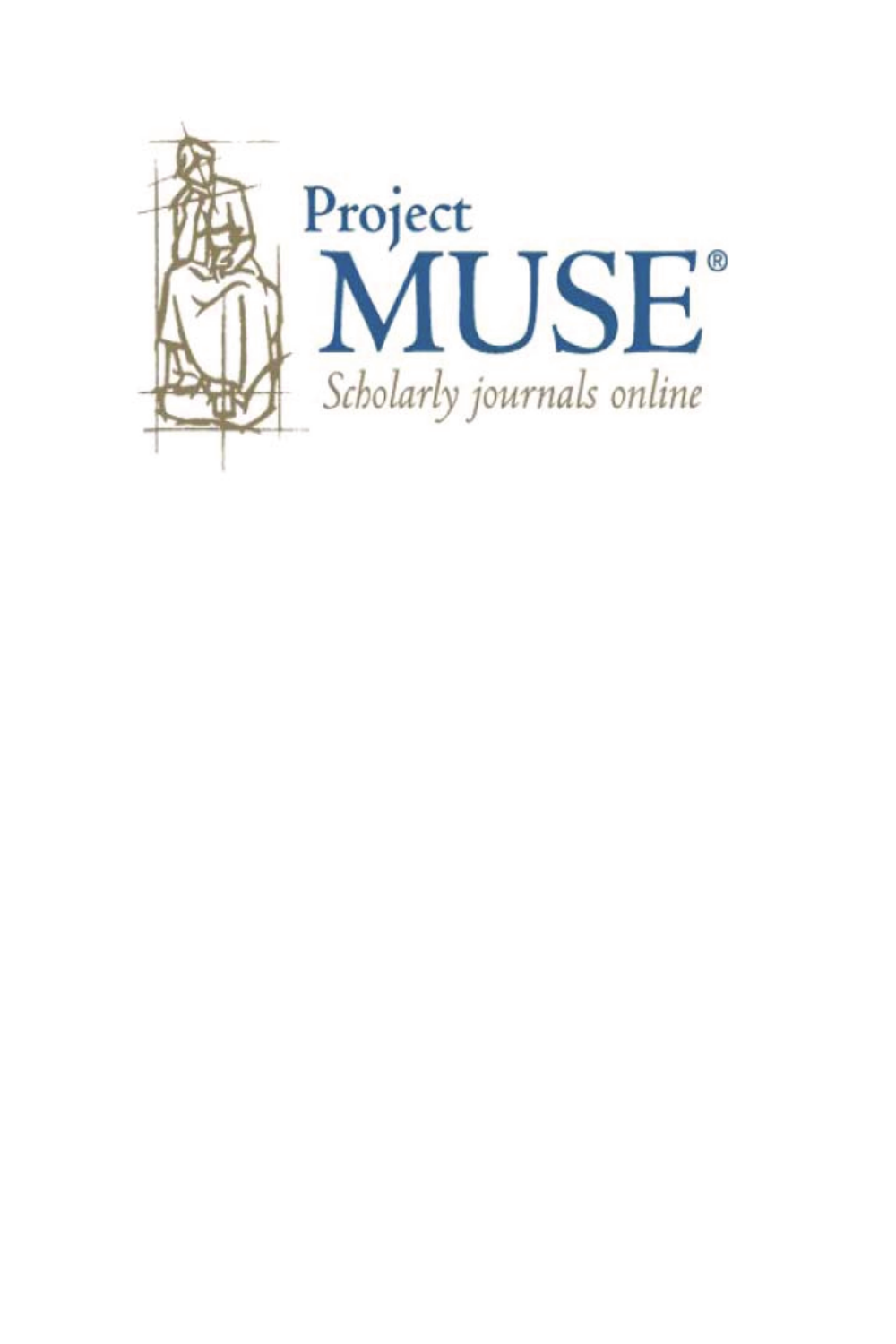# *The Myth of the Counter-Enlightenment*

## Robert E. Norton

On April 4, 2004, a new stage in the war in Iraq began as the United States Marines launched a massive assault on Falluja in response to the mob killings and mutilation of four civilian contractors there a few days earlier. Not entirely coincidentally, on that same April 4, the Sunday *New York Times Book Review* published a discussion of two books that seemed to promise some insight into the intellectual origins of the violent events taking place not just in Iraq, but throughout much of the rest of the globe as well. Titled *Occidentalism. The West in the Eyes of Its Enemies*, by Ian Buruma and Avishai Margalit, and *Civilization and its Enemies*, by Lee Harris, both books argue essentially that the original sources of contemporary hostility to the collective abstraction called ''the West'' are much older than Al Qaeda or Jamal-Islamia, and have a broader geographical base than Asia or the Middle East. Indeed, opposition to ''the West,'' they claim, originated in the West itself. It was an opposition based on a rejection of the ''universalist ideals of the Enlightenment, a reaction that then spread to non-Western societies.''1 The *New York Times*'s reviewer, Philip Bobbitt, was largely sympathetic to this argument, but he found that it ''needs further development'':

Heidegger, Pol Pot and Mao Zedong may all have despised the cosmopolitan city, with its political corruption, loose sexual mores

<sup>1</sup> Philip Bobbitt, ''Our Approval Ratings Are Way Down,'' *The New York Times Book Review*, April 4, 2004, 11.

Copyright  $\circledcirc$  by Journal of the History of Ideas, Volume 68, Number 4 (October 2007)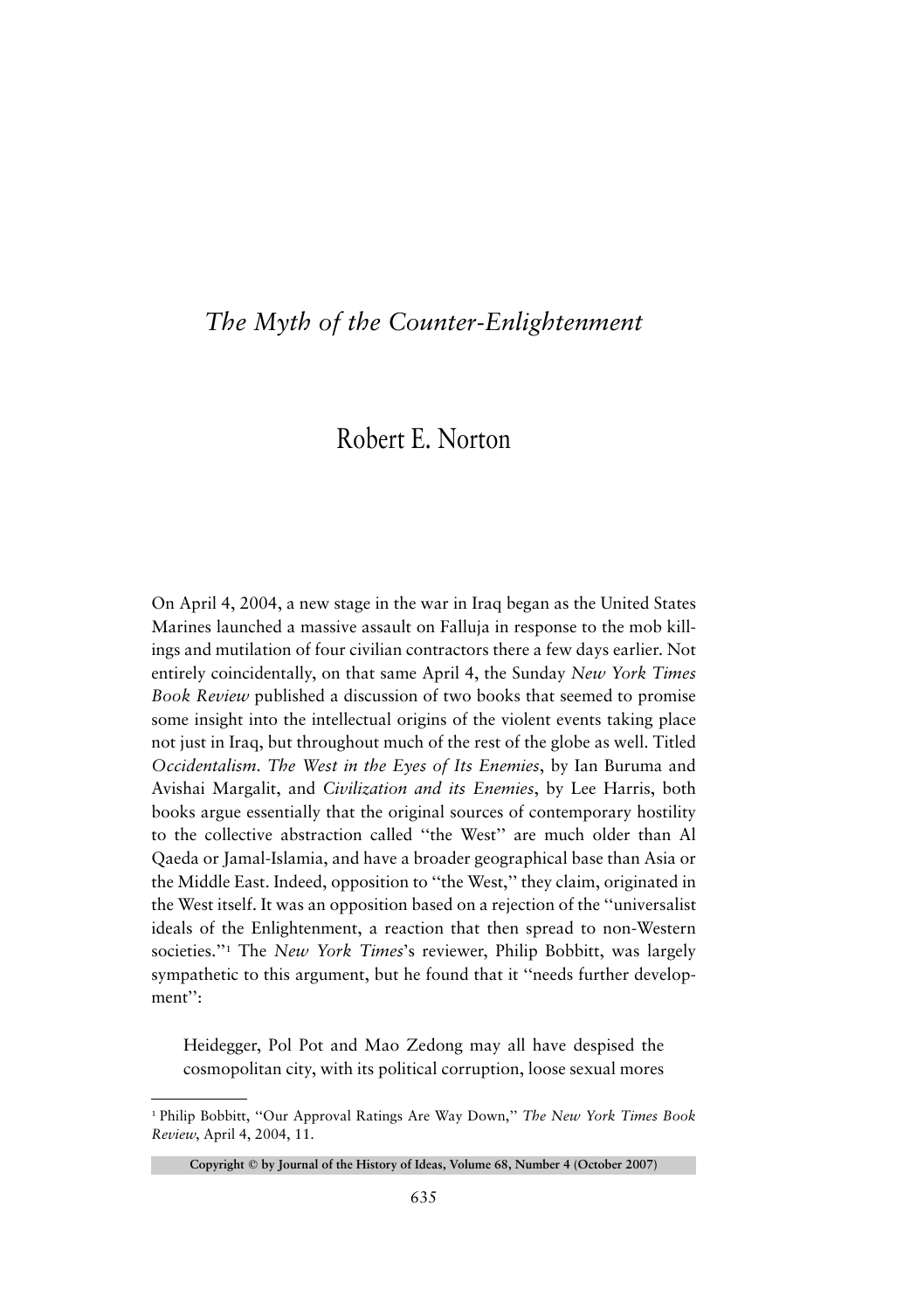and commercialized glamour. Solzhenitsyn, Osama bin Laden and Herder may all have preached against sterile rationalism and the instrumental, secular view of life. But, it is unpersuasive to locate the universalizing goals of Maoism in the ideas of the supremely localist Counter-Enlightenment, and just as unpersuasive to link the blood-and-culture movements of the Counter-Enlightenment to radical, global Islam.<sup>2</sup>

It would be difficult to say whether I was more saddened or angered by those words, and in particular by the intimate proximity they established, both on the page and in spirit, of Johann Gottfried Herder and Osama bin Laden. For, even though Bobbitt expressed reservations about whether the movements that Herder and bin Laden are respectively said to represent, namely the ''Counter-Enlightenment'' and radical Islam, could legitimately be linked, Bobbitt had of course done just that. What also struck me, though, was that he could so casually, and repeatedly, refer to ''the Counter-Enlightenment'' as if he could assume everyone would know what that meant or at least that he would not have to explain it in great detail. Here I want to ask and try to answer the following questions: how did it happen that the eighteenth-century German thinker could be compared, even negatively, with the most notorious international terrorist alive today? And, more broadly, how did ''the Counter-Enlightenment'' attain such widespread acceptance and apparent familiarity that it could be used as an explanatory term even in journalistic discussions of contemporary affairs?

Having lain hidden for some time in relative historical obscurity, the notion of the ''Counter-Enlightenment'' has recently risen to attain notable prominence. The word now even seems on the verge of gaining the kind of general acceptance enjoyed by older, more established historical labels, such as the Counter-Reformation or the Counter-Revolution, on which it appears to have been modeled. One finds evidence for the creeping institutionalization of the term in the titles, for example, of Darrin McMahon's *Enemies of the Enlightenment: The French Counter-Enlightenment and the Making of Modernity*, published by Oxford University Press in 2001 and Graeme Garrard's *Rousseau's Counter-Enlightenment: A Republican Critique of the Enlightenment*, which came out with SUNY Press two years later. But whereas these two studies are fairly narrowly focused on the eighteenth century, others look to the ''Counter-Enlightenment'' as a way of

<sup>2</sup> Ibid.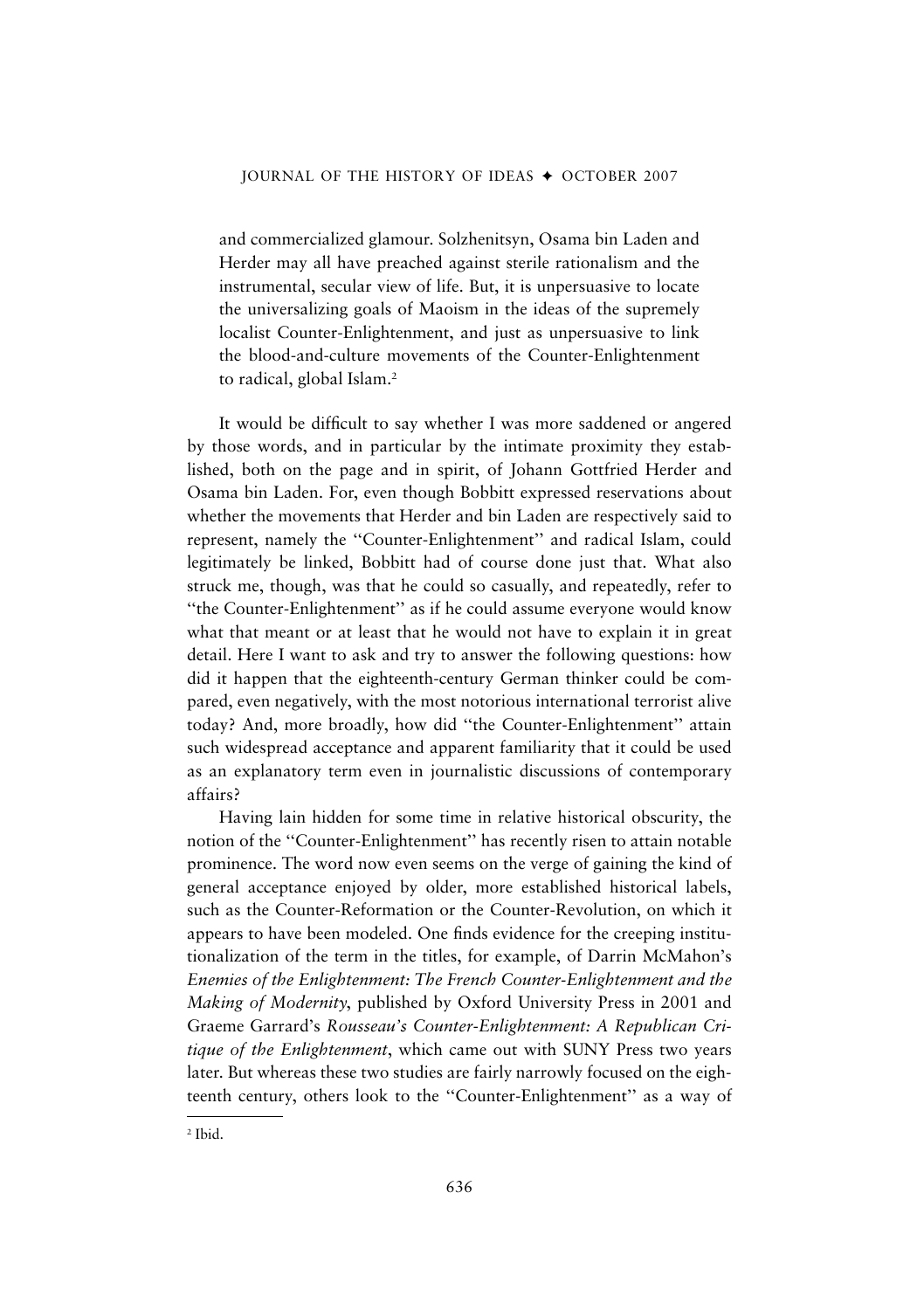making sense of more modern problems. Fairly typical of this tendency is Richard Wolin's most recent book, *The Seduction of Unreason. The Intellectual Romance with Fascism from Nietzsche to Postmodernism*, published in 2004 by Princeton. As the title of his book makes plain, Wolin believes that a shared suspicion of rationality crosses the boundary we usually think of as separating the political right from the academic left during the twentieth century. Moreover, Wolin is convinced that the origins of the hostility toward reason predate even Nietzsche. ''*The Seduction of Unreason*,'' Wolin explains, ''is an exercise in intellectual genealogy. It seeks to shed light on the uncanny affinities between the Counter-Enlightenment and postmodernism. As such, it may also be read as an archaeology of postmodern theory.''3 But there is a missing link, a third term that helps Wolin span the temporal divide between the eighteenth century and postmodernism. ''In a much-cited essay,'' he writes, ''Isaiah Berlin contended that one could trace the origins of fascism to Counter-Enlightenment ideologues like Joseph de Maistre and Johann Georg Hamann.''4 Counter-Enlightenment, fascism, postmodernism: that is the unholy alliance Wolin sets out to expose, and it is principally the intellectual historian Isaiah Berlin who gives Wolin the authority and evidence he needs to prove his case.

As he indicates, Wolin is far from alone in emphasizing Isaiah Berlin's role in establishing the ''Counter-Enlightenment'' as a recognizable critical and historical term. All of the books previously mentioned frankly acknowledge their indebtedness to Berlin's writings. Even more generally, Berlin's influence has been extraordinary: numerous essays and books published during the last two decades on issues ranging from postmodernism and multiculturalism to the philosophy of language and political theory have been directly inspired and guided by Berlin's work. After his death in 1997, there was an outpouring of admiring assessments of his impact, all underscoring Berlin's far-reaching importance as a scholar and even as a public intellectual. Christopher Clausen, for example, in an encomium for *The New Leader* wittily called ''Ich bin ein Berliner,'' claimed that Berlin was ''one of the founders and most distinguished practitioners of the history of ideas.''5 Leon Wieseltier went further, calling him ''the most original, the most lucid, the most erudite, and the most relentless enemy of the idea of totality in his age, which was an age of totality.'' Indeed, Wieseltier

<sup>3</sup> Richard Wolin, *The Seduction of Unreason. The Intellectual Romance with Fascism from Nietzsche to Postmodernism* (Princeton: Princeton University Press, 2004), 8. <sup>4</sup> Ibid., 2.

<sup>5</sup> Christopher Clausen, ''Ich bin ein Berliner,'' *The New Leader*, December 14, 1998, 9.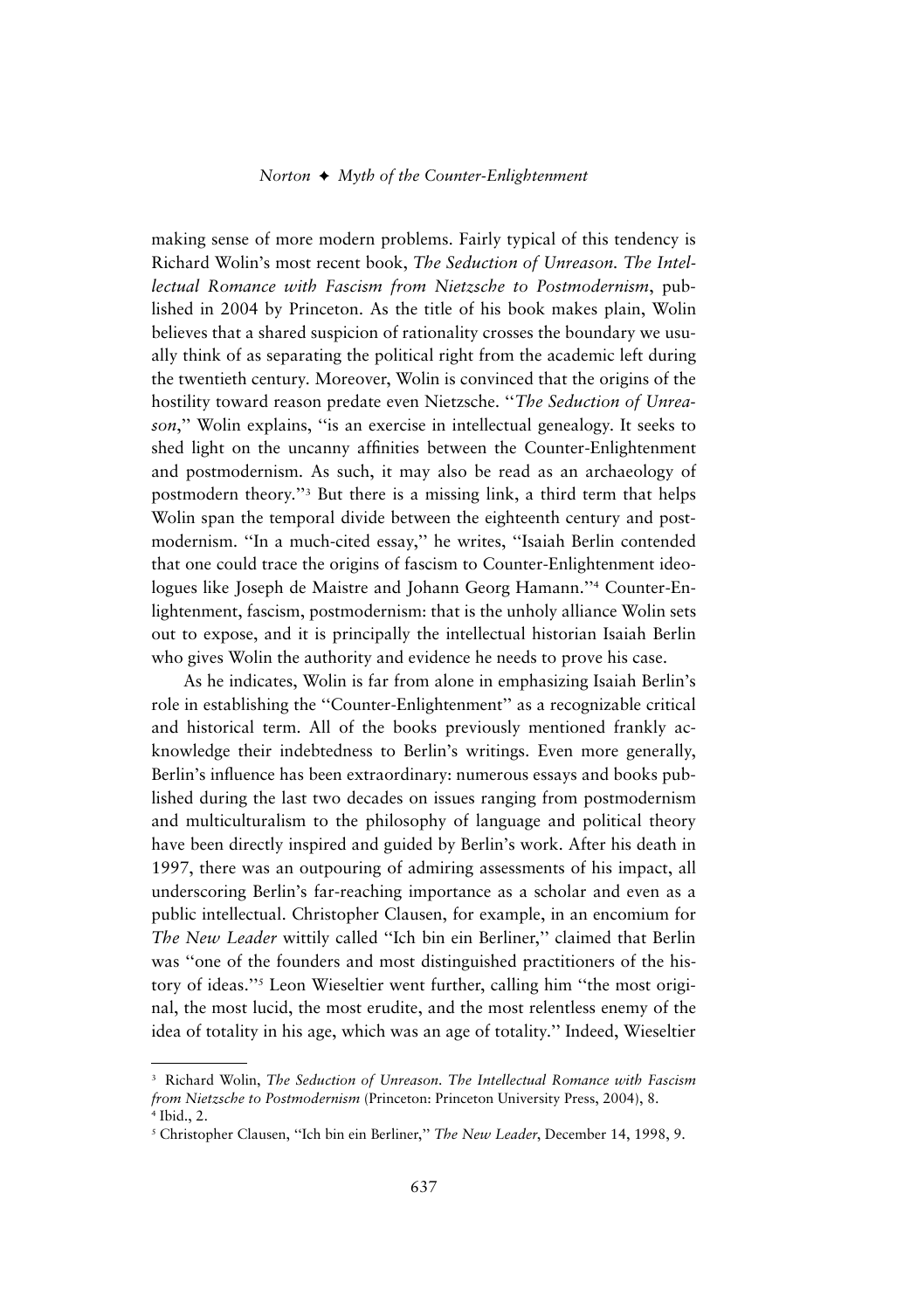dubbed Berlin ''a world-historical thinker.''6 Still today Berlin has legions of admirers and, thanks to the tireless efforts of his literary executor and editor Henry Hardy, books by Berlin continue to appear at a regular pace, almost giving the impression that he continues to write beyond the grave. Just three years ago, George Crowder reviewed a number of these recent additions to the Berlin corpus and also stressed his importance as an intellectual historian. But Crowder added:

Berlin's brilliance as an historian should not, however, blind us to his significance in political thought. Most of his work, however extraordinary its range, can be seen to fall within, or to emerge out of, a single overarching project. . . . The project is a search for the origins of twentieth-century totalitarianism. For Berlin, these are primarily intellectual origins. While he does not discount sociological and material factors, Berlin's emphasis is on ''the power of ideas.'' Ideas, beliefs and values matter, he insists, and matter enormously.7

Berlin's prestige and influence principally rest on the support of these twin pillars: that he was a consummate historian of ideas but one who went beyond mere scholarship by showing how that history and those ideas had traceable consequences for the lives of real people, by demonstrating, as Crowder puts it, that ideas matter. More specifically, Berlin's enduring preoccupation with the intellectual origins of modern totalitarianism in its many guises resulted in what many regard as his most significant work. Gertrude Himmelfarb expressed a widely-held view when she wrote that Berlin's

essays on the ''Counter-Enlightenment'' (the term is Berlin's) may be his major contribution to intellectual history, for he resurrects thinkers—Vico, Herder, Hamann, de Maistre—who have been neglected by the dominant school of liberal philosophy. These thinkers differed profoundly among themselves, but they shared a pluralistic view of society and history that made them sympathetic to nationalism rather than universalism, romanticism rather than

<sup>6</sup> Leon Wieseltier, ''When a sage dies, all are his kin,'' *The New Republic*, December 1, 1997, 27.

<sup>7</sup> George Crowder, ''Hedgehog and Fox,'' *Australian Journal of Political Science* 38 (2003), 334.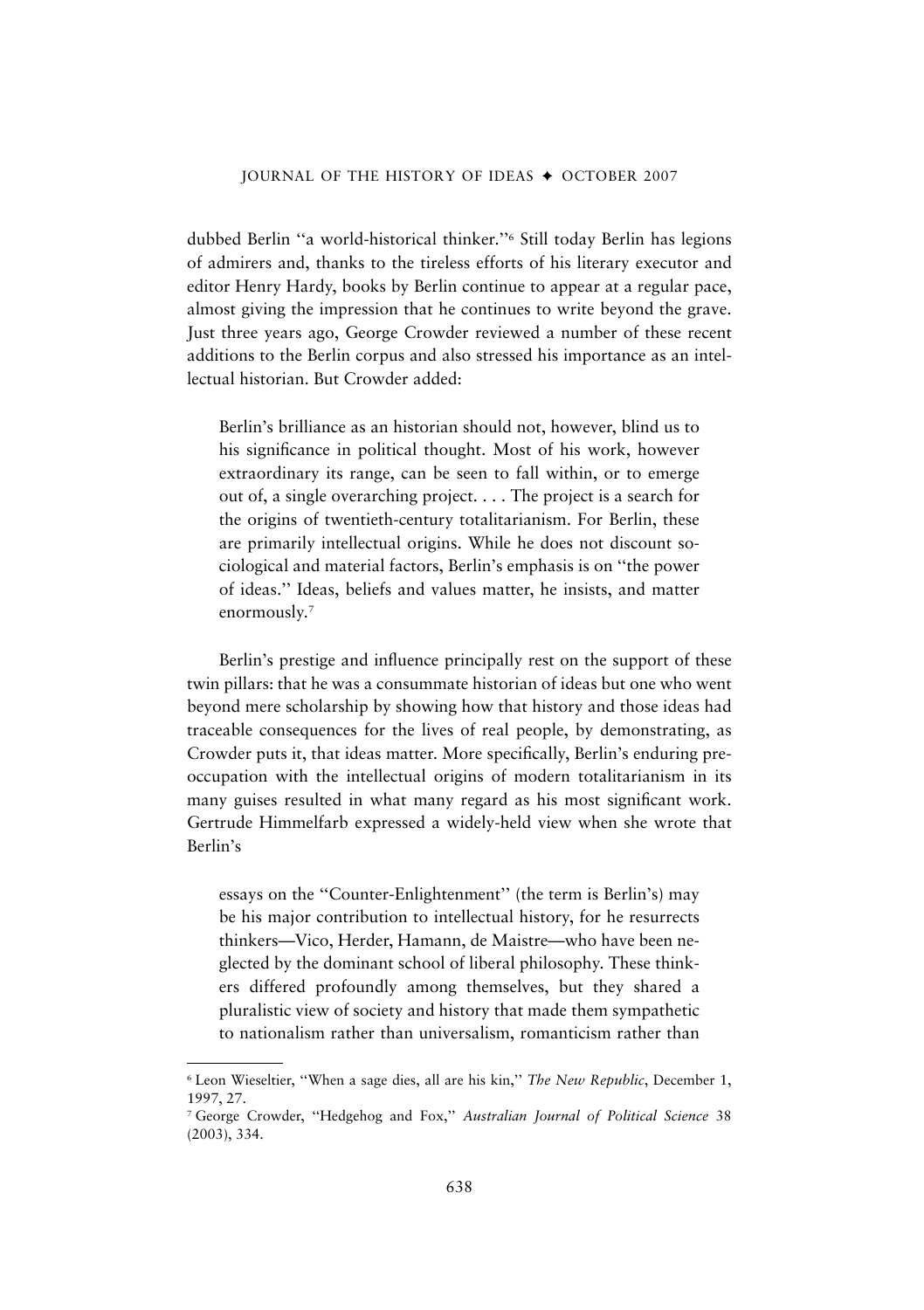rationalism, and, in some cases, authoritarianism rather than liberalism.8

Largely on the strength of Berlin's considerable reputation, then, this view of the Counter-Enlightenment, and his evaluation of the figures he identified with it, have become axiomatic. It has become a truism so fully absorbed within scholarly opinion that it has virtually assumed the status of an indisputable fact. For this reason only can Graeme Garrard write in praise of Berlin's achievement while simultaneously shaking his head that he ''devoted much of his remarkable scholarly career to exploring the ideas of a rogues' gallery of Counter-Enlightenment figures such as Maistre, Hamann and Fichte'' and wondering how to explain ''Berlin's fascination with these unsavoury figures.''9

It is a fair question, and to address it, it seems appropriate to begin at the beginning. What *is* the Counter-Enlightenment? In the introduction to one of the anthologies of Berlin's essays, Roger Hausheer reminds us that: ''It is in the German world that Berlin sees the revolt against the central Enlightenment dogmas as really taking hold. . . . It was the great counterrationalist J. G. Hamann who first did this consciously. He was against all abstractions.''10 Berlin himself used even more colorful language to characterize Hamann's stance. In the eponymous essay, ''The Counter-Enlightenment,'' Berlin tells us: ''If Vico wished to shake the pillars on which the Enlightenment of his times rested, the Königsberg theologian and philosopher J. G. Hamann wished to smash them.''11 Similarly, Berlin says that ''Hamann took little interest in theories or speculations about the external world; he cared only for the inner personal life of the individual, and therefore only for art, religious experience, the senses, personal relationships, which the analytic truths of scientific reason seemed to him to reduce to meaningless ciphers.''12 In a related essay titled ''Hume and the Sources of German Anti-Rationalism,'' Berlin similarly asserts:

<sup>8</sup> Gertrude Himmelfarb, ''A Philosopher with a Difference: Isaiah Berlin,'' *The Wilson Quarterly* 20 (1996): 73.

<sup>9</sup> Graeme Garrard, ''The Counter-Enlightenment,'' *Journal of Political Ideologies* 2 (1997): 286–87.

<sup>10</sup> Isaiah Berlin, *The Proper Study of Mankind. An Anthology of Essays*, ed. Henry Hardy and Roger Hausheer, Foreword Noel Annan, Intro. Roger Hausheer (New York: Farrar, Straus and Giroux, 1998), xxix.

<sup>&</sup>lt;sup>11</sup> Berlin, "The Counter-Enlightenment," in *The Proper Study of Mankind*, 248.

<sup>12</sup> Ibid., 250.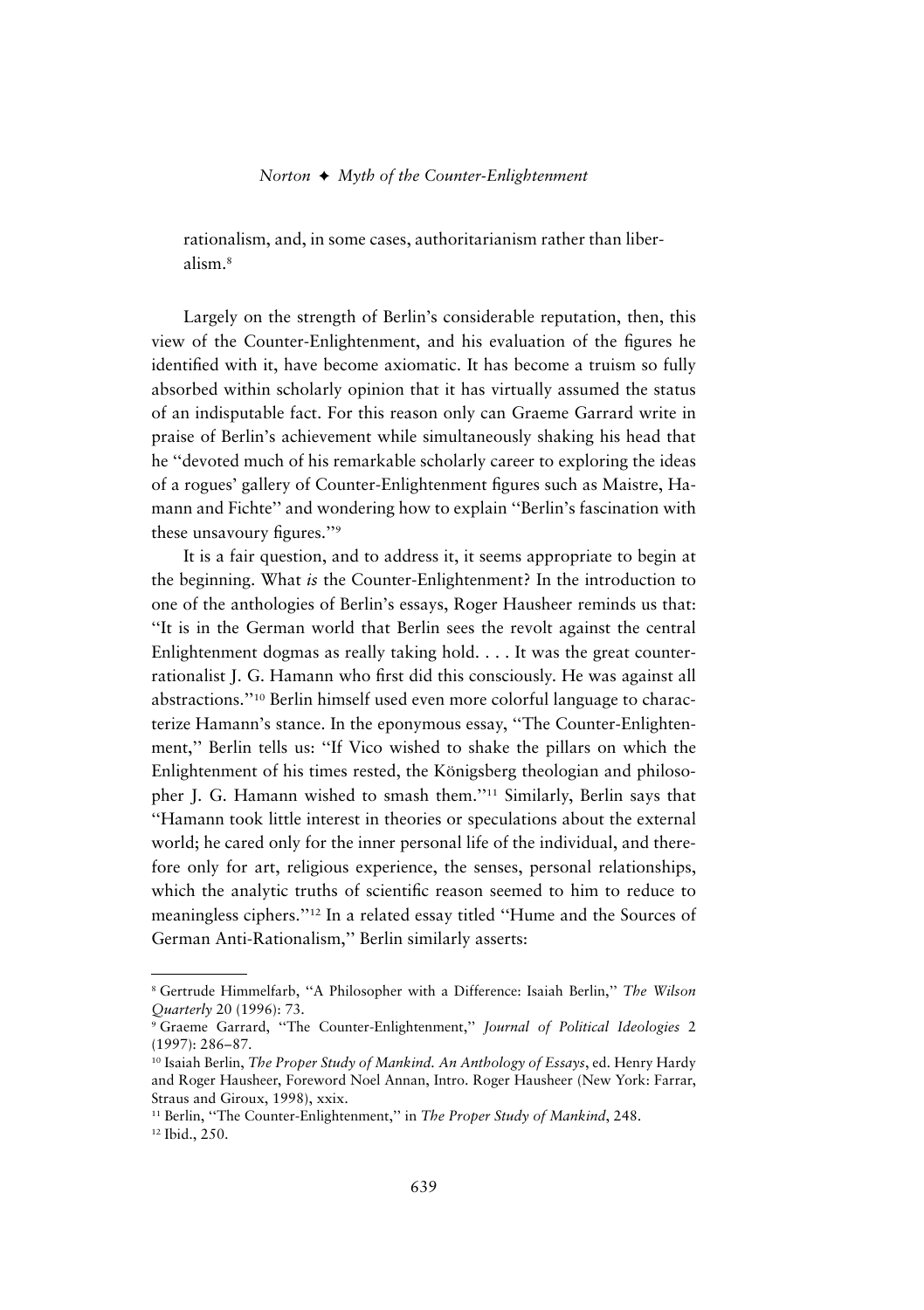Hamann attempted no less than a total reversal of the values of the Enlightenment; in the place of the abstract and general he wished to place the particular and the concrete: in place of the theoretical constructions, stylised patterns and idealised entities of the philosophers and scientists—the directly given, the unmediated, the sensuous. He was in the strict sense of the term a reactionary; that is, he wished to return to an older tradition of the ages of faith: quality in place of quantity, primacy of the given, not of the analytic intellect, the immediately perceived secondary qualities, not the inferred primary ones; the free imagination, not logic.<sup>13</sup>

I think these several passages give a fair idea of Berlin's overall conception of Hamann and of the intellectual climate of his time. But if one takes a closer look at the way in which Berlin constructs his arguments, marshals evidence for (or against) his theses and uses source material, several general features begin to stand out. First of all, Berlin rarely analyzes a single work by an individual writer, including Hamann, at length or in any detail. Instead, as we just saw, he develops broad themes, painting in large strokes, rarely stopping to engage in a close or patient reading of a particular text. And one may have also noticed that, in all of the above, Berlin did not actually quote anything from Hamann himself. Indeed, Berlin warns us that Hamann wrote "in a highly idiosyncratic, perversely allusive, contorted, deliberately obscure style, as remote as he could make it from the, to him, detestable elegance, clarity and smooth superficiality of the bland and arrogant French dictators of taste and thought.''14 The reader would thus be forgiven for thinking that Berlin was merely offering a helpful précis or synopsis of Hamann's views, rendering his obscure, oracular pronouncements in a more accessible and comprehensible idiom. Occasionally Berlin will illustrate his general point with a quotation, but it is usually very brief, often consisting of only a few words, and almost never accompanied by an indication of the context in which they originally occur. On more than a few occasions this practice produces some very revealing results. Let me offer an example.

While discussing Hamann's views on language, Berlin at one point un-

<sup>13</sup> Isaiah Berlin, ''Hume and the Sources of German Anti-Rationalism,'' in *Against the Current: Essays in the History of Ideas*, ed. Henry Hardy, Intro. Roger Hausheer (London: Pimlico, 1997), 170.

<sup>&</sup>lt;sup>14</sup> Berlin, "The Counter-Enlightenment," 249.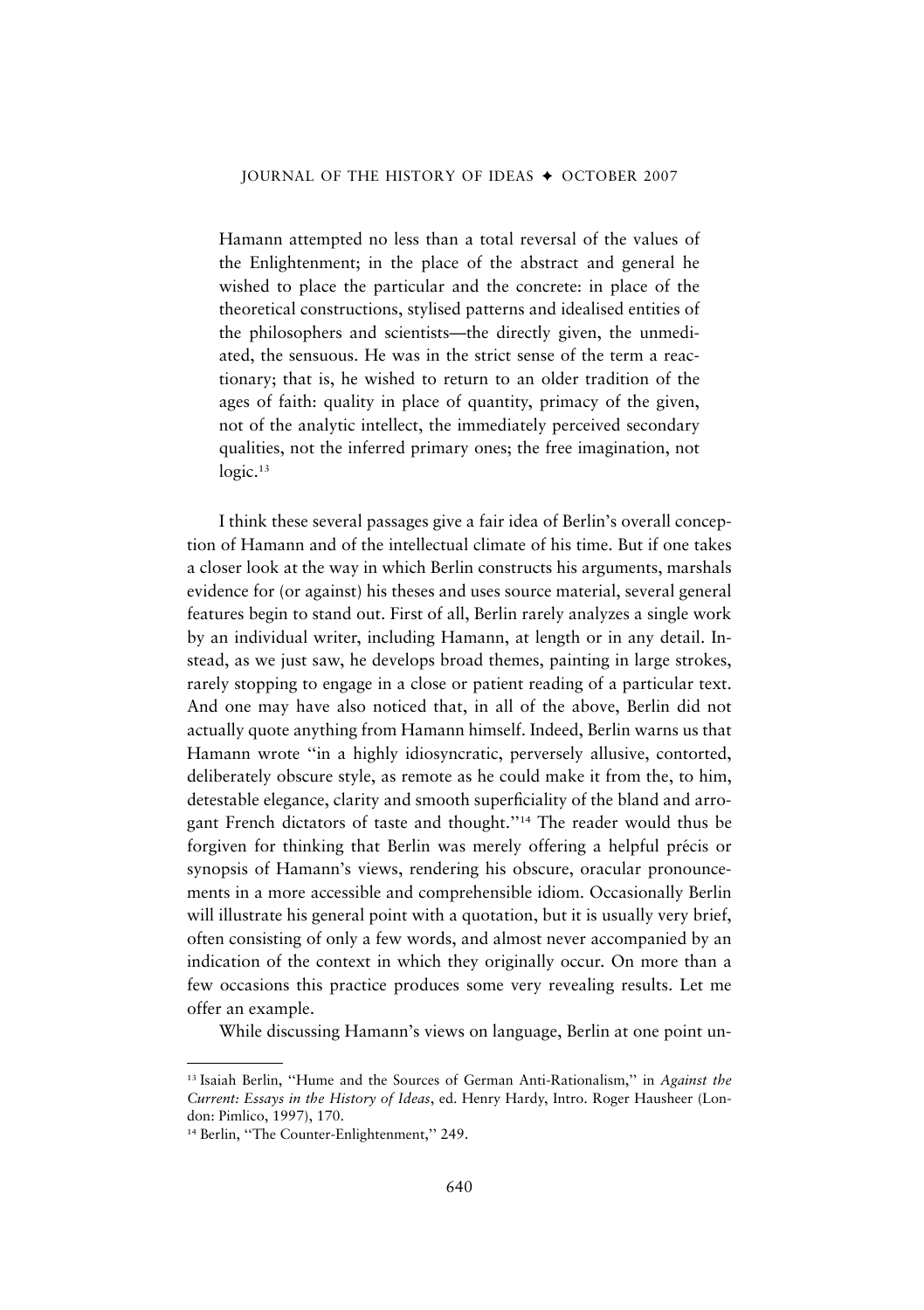derscores the ostensibly individualistic, non-rational, unsystematic nature of Hamann's thought, thereby seeking to substantiate further Hamann's credentials as an opponent of Enlightenment universalism: ''Language,'' Berlin writes, as if elaborating Hamann's own opinion on the matter, ''is the direct expression of societies and peoples''; and here Berlin inserts a quote by Hamann: '' 'every court, every school, every profession, every corporation, every sect has its own language'; we penetrate the meaning of this language by the passion of 'a friend, an intimate, a lover,' not by rules, imaginary universal keys which open nothing.''15 The implication is obviously that, by stating that ''every court, every school, every profession, every corporation, every sect has its own language'' which can be understood only by ''a friend, an intimate, a lover,'' Hamann meant that language as such is radically culturally determined and thus inaccessible to anyone unfamiliar with that culture, and that Hamann believed that language in general is unyielding to an analysis informed by abstract laws and principles.

Yet if one looks at the source and context of these two brief, fragmentary quotations, a far different picture emerges from the one Berlin sketches with regard both to the details and to the larger outlines of Hamann's thought. The words are drawn from a short essay, or ''Letter'' as Hamann called it, entitled ''Clover Leaf of Hellenistic Letters,'' which he wrote in 1759 and published as part of the compilation that appeared under the general title *Crusades of a Philologist* in 1762. Hamann, who was at the time engaged in an intensive study of Greek, Hebrew and Arabic—he already knew Latin, French, and English—was in fact immensely learned as well as pious and he was both curious and well-informed about the rapidlymoving developments taking place in contemporary theology and biblical criticism. But Hamann wanted to preserve a balance between reason and revelation, making it possible for faith and understanding to complement rather than to negate each other. And it was with that intention that he wrote the "Letter" in response to a debate taking place in biblical scholarship during the 1750s concerning the character of New Testament Greek, or Koine, versions of which were spoken and written throughout the ancient world for nearly a thousand years. Mid-eighteenth-century scholars such as G. D. Kypke, Albert Schultens and especially Johann David Michaelis had argued before Hamann that, given the significant variations Koine exhibits over the period of its existence and in the many regions

<sup>15</sup> Ibid., 252–53. Cf. also footnote 49 in this essay.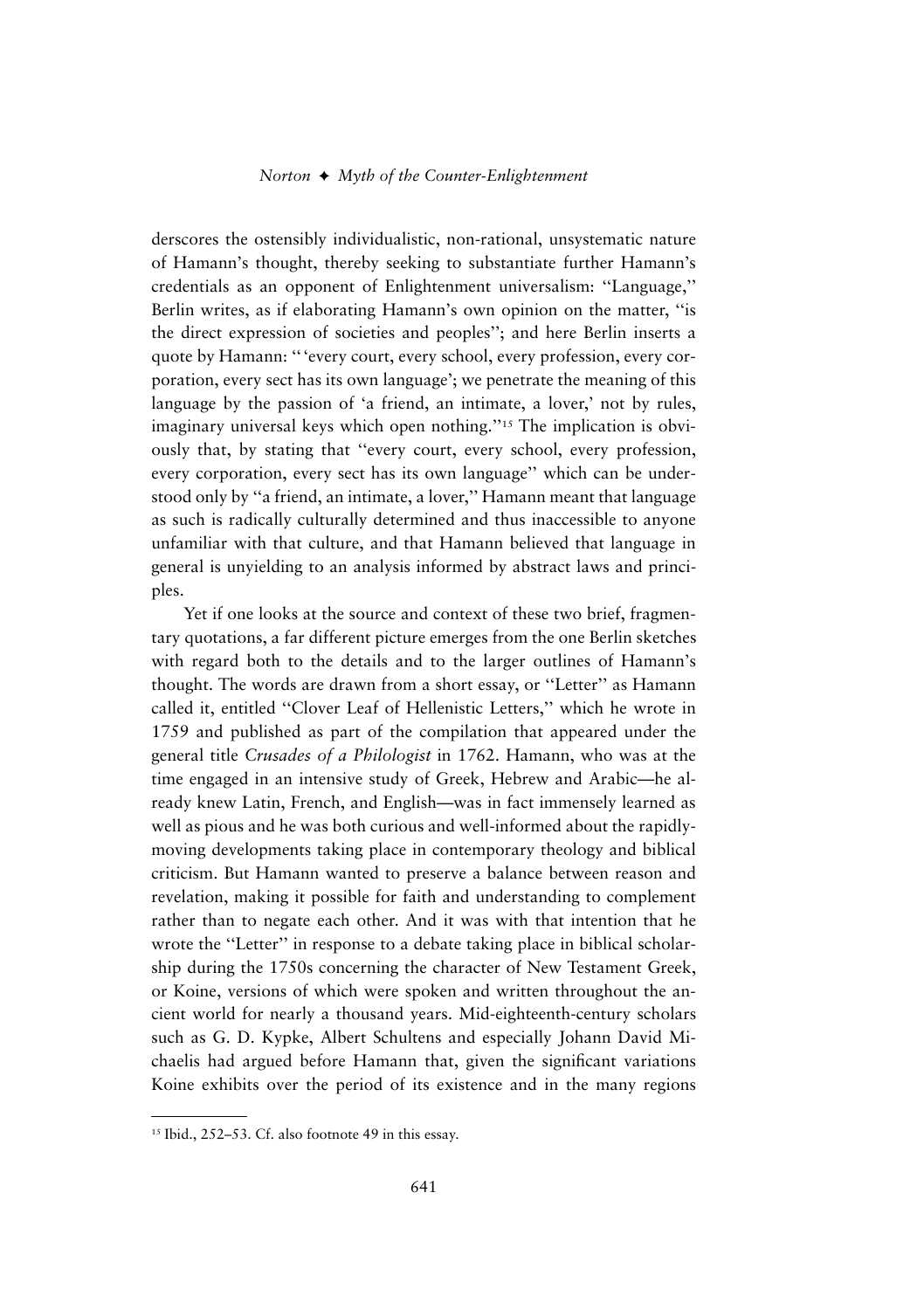where it was used, it could not be regarded as an unblemished vehicle suitable to divine revelation. At stake in this academic dispute, therefore, was nothing less than the sacred status of the holy texts. Hamann's introductory comments to his own discussion of this issue are noteworthy for their reasoned, dispassionate and objective—in a word, scholarly—tone:

The dispute about the language and style of the New Testament is not entirely unfamiliar to me. I thus doubt that a linguistic approach alone will suffice to resolve the conflicting opinions. One must not only know what good Greek is . . . but also what language in general is, not only what the eloquence of a classical author is, but also what style in general is. There are few philosophical insights into either subject. The lack of basic principles, however, is generally responsible for academic quarrels.16

In other words, Hamann was proposing that, in order to settle the question about Koine in particular, one would need to recognize and proceed according to ''basic principles'' concerning ''language in general,'' and to do so by establishing or at least identifying ''basic principles'' upon which any further investigations could be based. One such principle is that it is in the nature of language that it always exhibits differences according to the historical and geographical circumstances in which it occurs. Far from disqualifying Koine as a legitimate medium of revelation, the fact that it changes according to the place and time it is employed actually validates its authenticity, for such variety and change are hallmarks that every language exhibits. As Hamann wrote, one need only compare the universal language of his own day, namely French, to see that such variation is endemic in language as such:

French is as common in our times as Greek was formerly. How could it not degenerate in London and Berlin just as Greek was spoken poorly in Jewish lands, especially in Galilee? The intention, time, and place of an author all determine his expression. Courts, schools, trades and commerce, private guilds, groups, and sects all have their own vocabularies.<sup>17</sup>

<sup>&</sup>lt;sup>16</sup> Johann Georg Hamann, Sämtliche Werke, ed. Josef Nadler (Vienna: Herder Verlag, 1949–57), 2:169.

<sup>17</sup> Ibid., 172.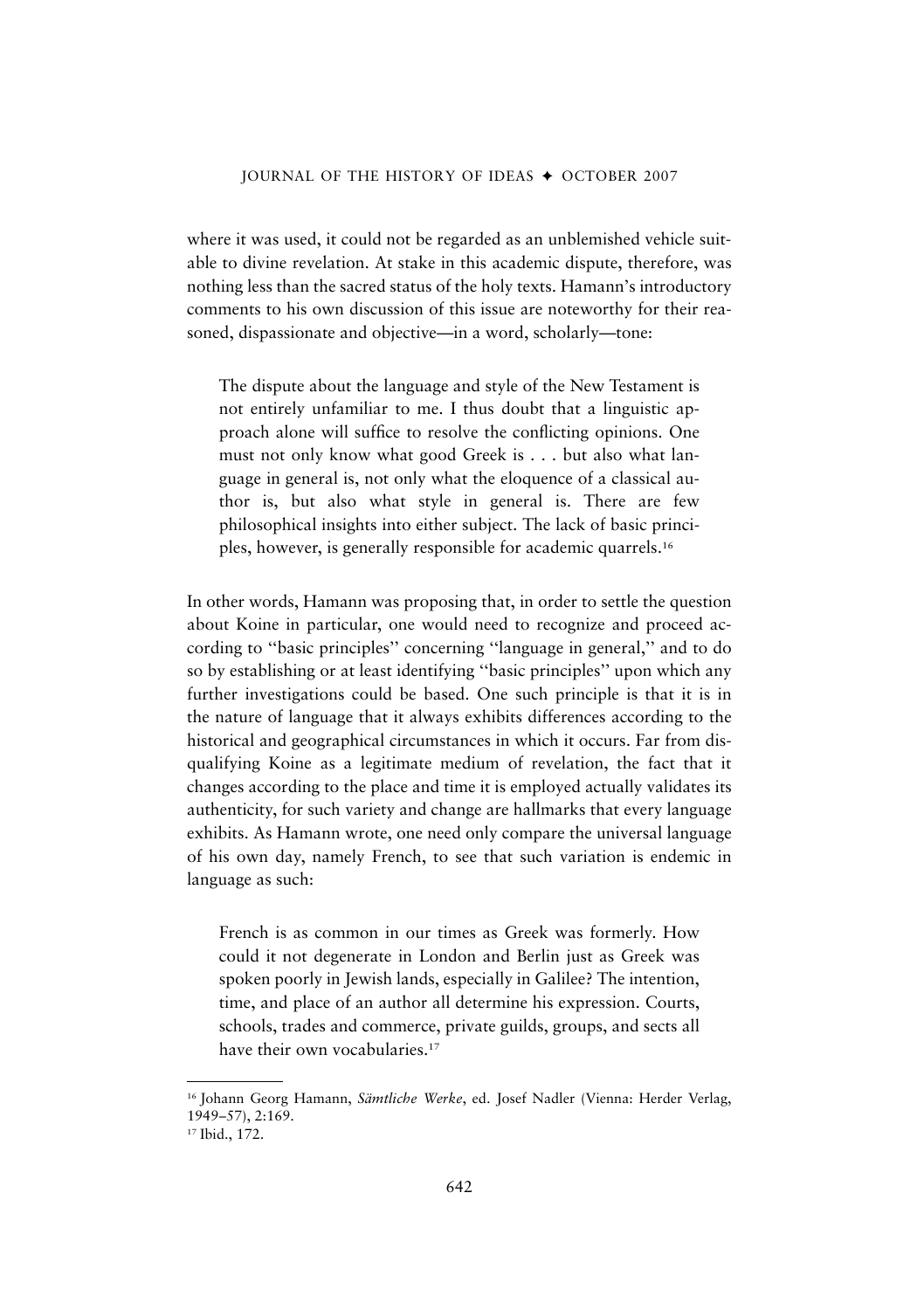Once this basic principle is understood, Hamann is saying—namely, that language is never static or "pure," that it is subject to historical, regional, even social variation—then it will be possible to look past the linguistic surface of the Scriptures and perceive their internal, divine message, but only if one knows how and where to look, only if one has eyes sharpened by knowledge and desire for the divine truth:

If therefore the divine style also chooses foolish, vapid, base means in order to put the powers and ingenuity of all profane writers to shame, then one certainly needs the inspired, enthusiastic, jealous eyes of a friend, a confidant, a lover to recognize the rays of divine splendor in such a disguise.<sup>18</sup>

All three ''Letters,'' and indeed the entire *Crusades of a Philologist*, revolve around this set of questions, and Hamann's procedure is to adduce evidence based on several fundamental assumptions about the nature of language as an expression of our humanity that support his religious convictions. In another short piece included in the *Crusades*, titled ''Essay on an Academic Question,'' Hamann seeks to further bolster his position by asserting: ''There must exist similarities among all human languages that are based on the uniformity of our nature and similarities that are necessary in the smaller spheres of society."<sup>19</sup> If such similarities did not exist, Hamann is saying, there would be no basis for comparison, no common ground for evaluation, indeed no possibility for communication or understanding at all. And in case you think that I am making Hamann sound more clear or lucid in English than he is in the original, here is the above quotation in Hamann's words: "Es muß . . . Ähnlichkeiten unter allen menschlichen Sprachen geben, die sich auf die Gleichförmigkeit unserer Natur gründen, und Ähnlichkeiten, die in kleinen Sphären der Gesellschaft nothwendig sind.'' There are no doubt several things one might say about this statement, but that it is ''highly idiosyncratic, perversely allusive, contorted, deliberately obscure'' does not spring first to mind.

Hamann's actual words, as well as the entire tenor of his argument—in addition to the obvious fact that he *is* making a reasoned argument of some subtlety—obviously square rather badly with the assertion Berlin makes in ''The Counter-Enlightenment'' essay and elsewhere that ''Hamann's theses rested on the conviction that all truth is particular, never general: that rea-

<sup>18</sup> Ibid., 171.

<sup>19</sup> Ibid., 121–22.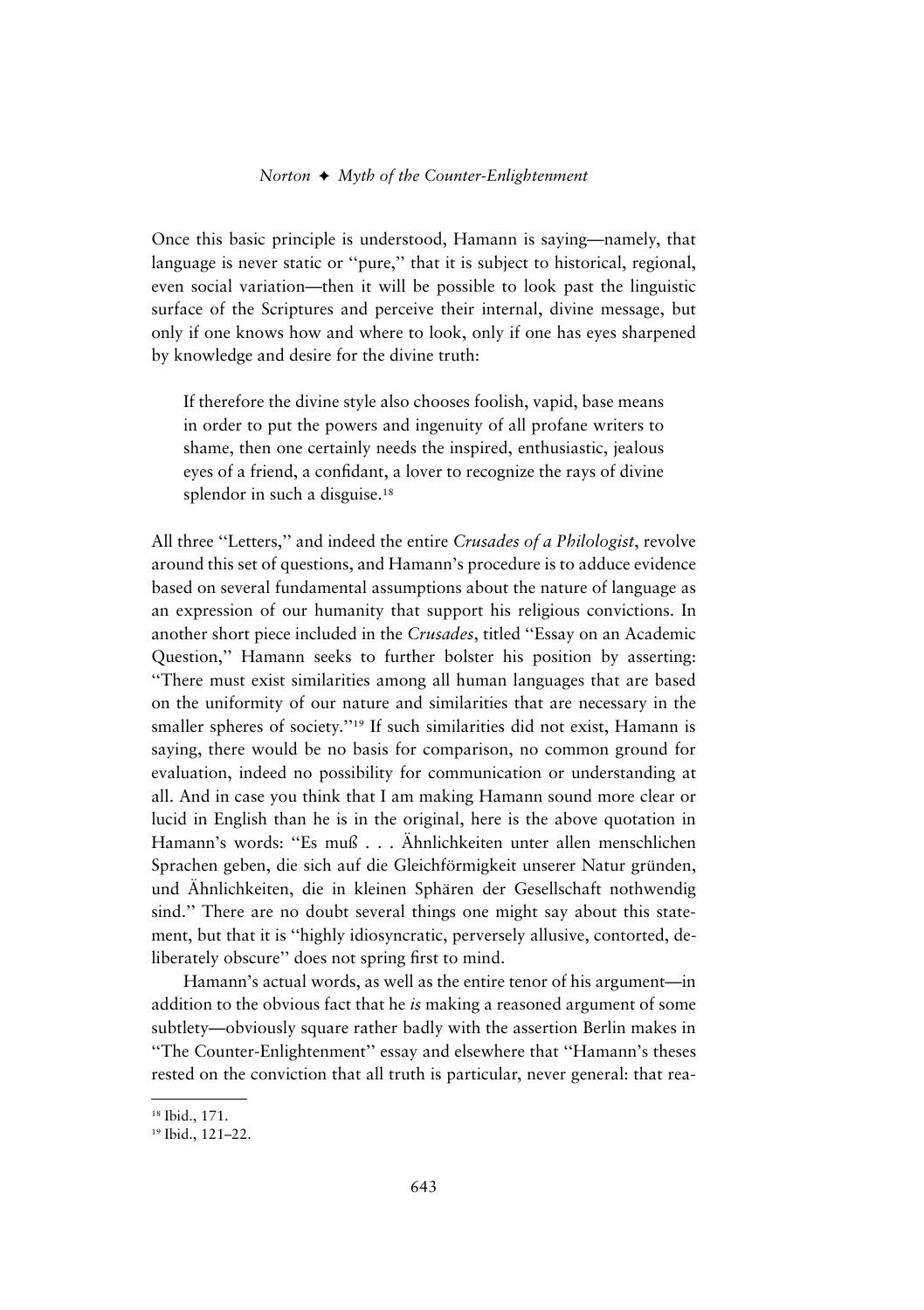son is impotent to demonstrate the existence of anything and is an instrument only for conveniently classifying and arranging data in patterns to which nothing in reality corresponds."<sup>20</sup> Indeed, as we have seen, precisely the opposite is true.

Hamann occupies a special place in Isaiah Berlin's pantheon—or his ''rogues' gallery,'' as Graeme Garrard so memorably put it—but of even greater significance is Herder. As Roger Hausheer puts it, ''For Berlin, Herder is of central importance."<sup>21</sup> Berlin returned to him again and again, in essay after essay, but always with the same basic aim: to show not only that Herder was a confirmed opponent of the Enlightenment, but that he was the originator of a number of ideas that arose out of that opposition which went on to influence later generations of illiberal, irrational and ultimately totalitarian thinkers. Hamann may have provided the first impetus for this development in Berlin's view, but it was Herder who brought it to fruition.

But the problems with Berlin's handling of evidence with regard to Hamann are, if anything, even more acute in his treatment of Herder. As he does in his essays on Hamann, Berlin typically proceeds in his discussions of Herder by sketching out general themes, or rather by reiterating always the same theme: that Herder, unlike the rationalistic, materialistic, and cosmopolitan representatives of the Enlightenment, championed an emotive, holistic, and nationalist, or at least pluralist, view of the human and natural sphere. Again, in making these claims, Berlin rarely descends to the level of actual textual analysis, and even less frequently refers to Herder's own words to substantiate or even illustrate them. Indeed, much as he had done with Hamann, Berlin implies that he is merely creating order out of Herder's own inspired, but cluttered prose. ''He is a rich, suggestive, prolix, marvellously imaginative writer,'' Berlin assures us, ''but seldom clear or conclusive. His ideas are often confused, sometimes inconsistent, never wholly specific or precise."<sup>22</sup> Still, when Berlin does cite Herder's words, one might reasonably expect them to provide a privileged, if somewhat opaque, window into Herder's thinking. Such instances actually do reveal a great deal, but in ways that Berlin surely did not intend.

In an essay titled ''The Decline of Utopian Ideas in the West,'' for ex-

<sup>20</sup> Berlin, ''The Counter-Enlightenment,'' 249.

<sup>&</sup>lt;sup>21</sup> Hausheer, Introduction to Berlin, *The Proper Study of Mankind*, xxx.

<sup>&</sup>lt;sup>22</sup> Berlin, "Herder and the Enlightenment," *The Proper Study of Mankind*, 429. This essay is identical with the long section on Herder in Isaiah Berlin, *Vico and Herder: Two Studies in the History of Ideas* (New York: Viking, 1976), which itself is a slightly revised and expanded version of the same essay published under the same title in 1965.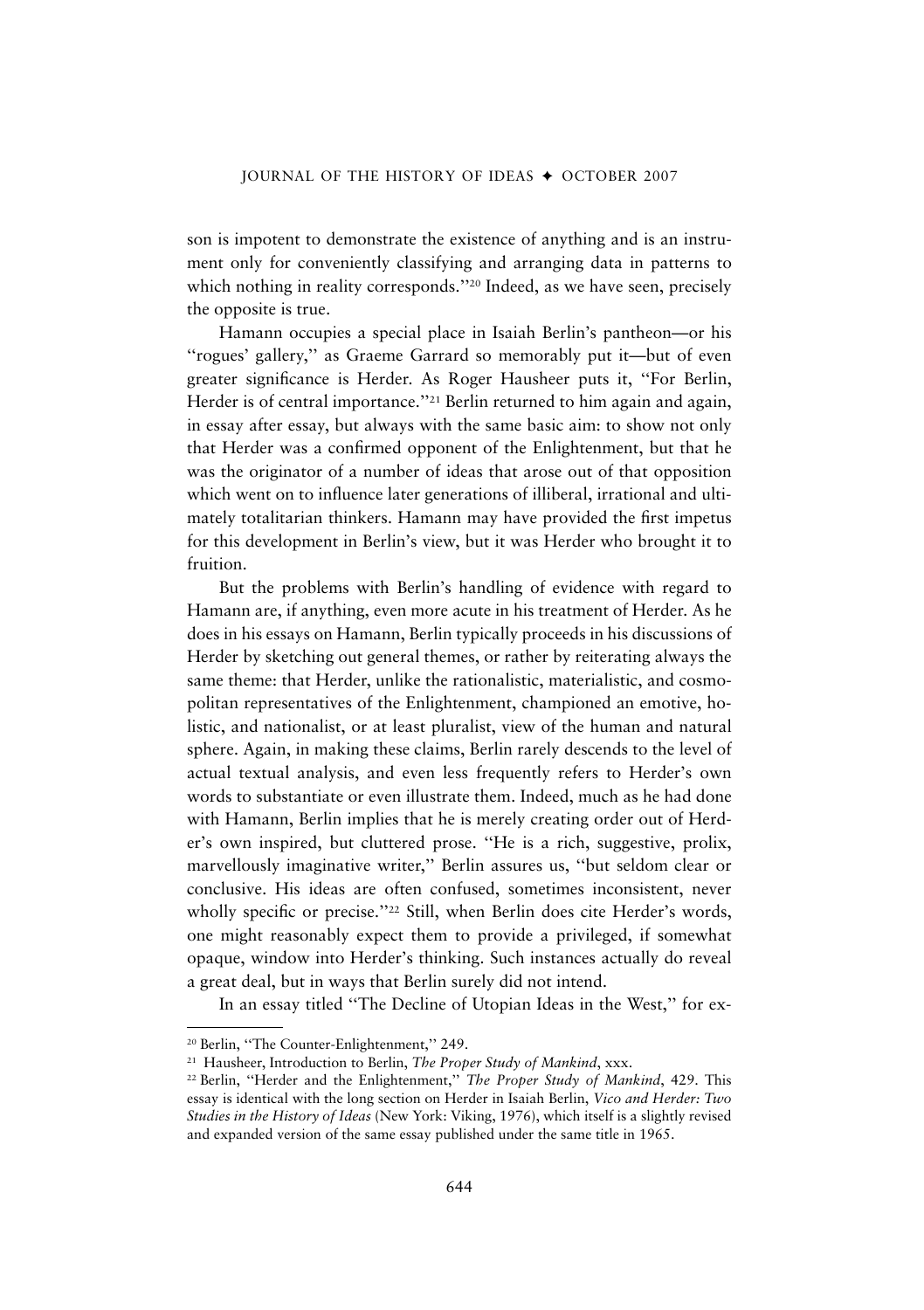ample, Berlin returns to his favorite subject, saying that, in contrast to the Enlightenment project of a universal anthropology, Herder believed that there could be no comprehensive, unified ''science of man,'' because he thought there was no one thing that could be called ''man'' across all cultures and historical epochs. Berlin explains:

[Herder] maintained that values were not universal; every human society, every people, indeed every age and civilization, possesses its own unique ideals, standards, way of living and thought and action. There are no immutable, universal, eternal rules or criteria of judgement in terms of which different cultures and nations can be graded in some single order of excellence.<sup>23</sup>

A little further on, Berlin injects a few of Herder's own words into what we are meant to assume is a paraphrase of Herder's thought: ''The qualities which men have in common are not sufficient to ensure the fulfilment of a man's or people's nature, which depends at least as much on the characteristics due to the place, the time and the culture to which men uniquely belong; to ignore or obliterate these characteristics is to destroy men's souls and bodies equally.''—and here Berlin inserts the quote by Herder—'' 'I am not here to think, but to be, feel, live!' For Herder every action, every form of life, has a pattern which differs from that of every other.''24

''I am not here to think, but to be, feel, live**!**'' These eleven words constitute the sum total of Herder's own contribution to the position Berlin ascribed to him here. Granted, they do seem to convey an irrational, vitalistic standpoint, even to imply a reversal of Descartes's famous dictum, and to that extent they could be understood to encapsulate the essence of the ''Counter-Enlightenment'' program. Berlin clearly thought that these few words effectively did just that since he recycled them in various essays, such as one called ''The Apotheosis of the Romantic Will,'' where Berlin informs us: ''The sages of Paris reduce both knowledge and life to systems of contrived rules, the pursuit of external goods, for which men prostitute themselves, and sell their inner freedom, their authenticity; . . . This is the bitter atmosphere in which Herder writes: 'I am not here to think, but to be, feel, live!' "25

<sup>23</sup> Isaiah Berlin, ''The Decline of Utopian Ideas in the West,'' in *The Crooked Timber of Humanity* (New York: Alfred A. Knopf, 1991), 37.

<sup>24</sup> Ibid., 39–40.

<sup>25</sup> Berlin, ''The Apotheosis of the Romantic Will,'' *The Proper Study of Mankind*, 567.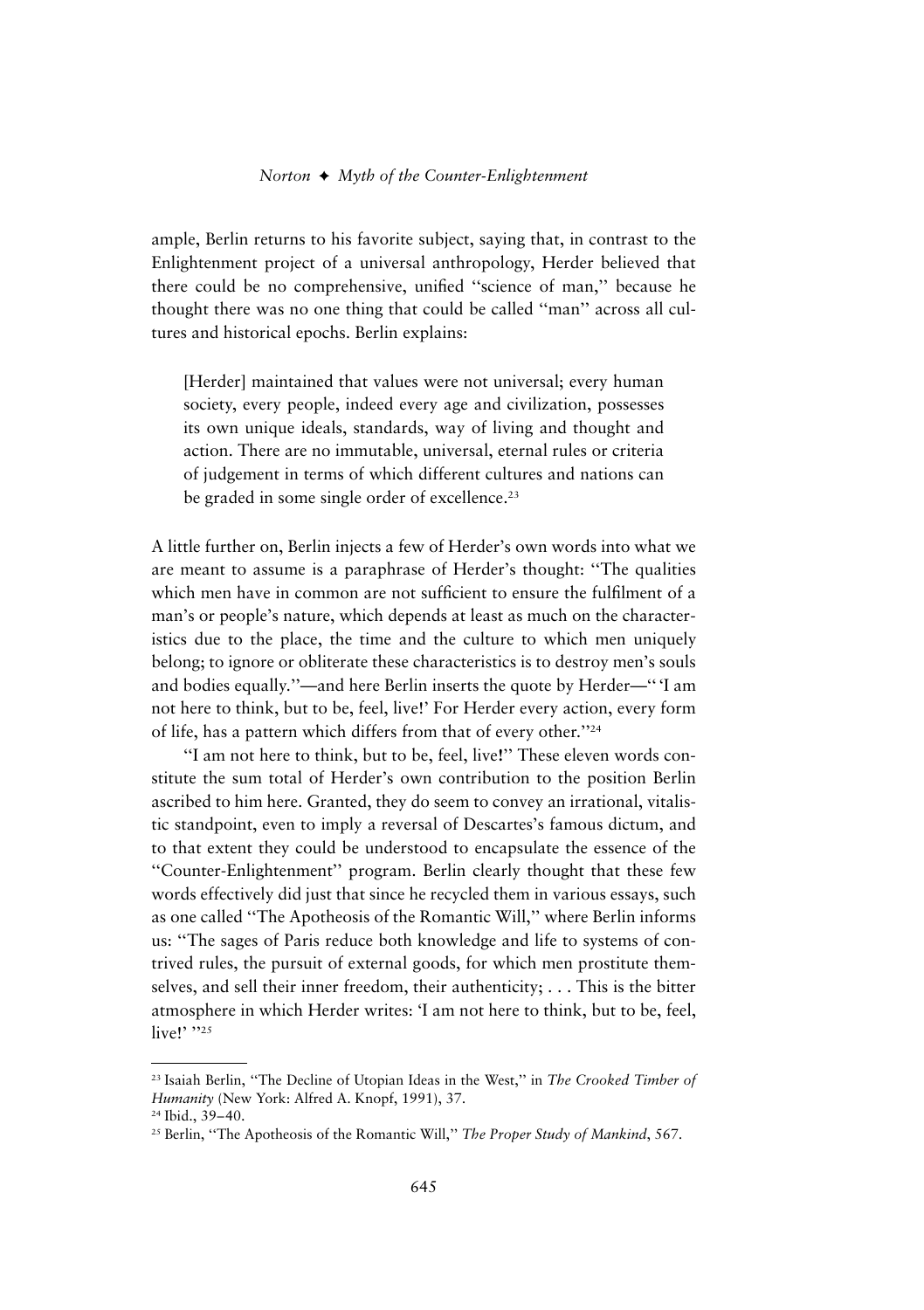But if one goes to the original source of this quote (which Berlin does dutifully cite in a footnote, but by identifying only the volume and page number of the edition where it can be found), one discovers a remarkable thing. It turns out that those eleven words are not contained in any of the numerous works Herder wrote on aesthetics, linguistics, epistemology, history, theology, or practical criticism. In fact they are not even from a piece of expository writing at all, but instead from an unpublished poem originally sent in a letter to his wife, Caroline, in 1772. The poem, ''St. Johanns Nachtstraum,'' or ''Saint John's Night's Dream,'' is composed in what one could only charitably call the style of the most fashionable poet of the day, Friedrich Gottlieb Klopstock. Readers of Goethe's *The Sorrows of Young Werther*, which was published two years after Herder had written the letter to his wife, will recall the scene in which Charlotte and Werther witness a thunderstorm together and, overcome with emotion, Charlotte lays her hand on Werther's and utters "Klopstock!"<sup>26</sup> Indeed, the same poem Charlotte is thinking of, "Die Frühlingsfeier," is the direct inspiration of Herder's own effort. Klopstock's poem celebrates the glory of God's creation as it is manifest not just in the vastness of the universe and in displays of great natural power, such as thunderstorms, but also as it is revealed in his tiniest creatures, such as the earthworm, or "Frühlingswürmchen." That image obviously appealed to Herder—we should also remember that Herder was a pastor—and in his poem, ''St. Johanns Nachtstraum'' Herder evoked the ''most beautiful summer night'' by describing the glowworms one can often see during that season as "the glowing spark of God, the summer worm!"27 (Hence the title of the poem: in addition to the more common "Glühwürmchen," another word in German for "glowworm" or "firefly" is "Johanniswürmchen.") In Klopstock's poem the theological question was raised "whether the tiny golden worm has a soul."<sup>28</sup> Herder, in his version, goes one step further and has the firefly itself consider this spiritual conundrum, and it asks whether its mysterious glow might be its immortal essence, rising up after its death to become an angel. I quote the firefly's words, in which it addresses its own, perhaps immortal luminescence, only then to realize that, because it is an insect, it really ought not to ponder such weighty matters:

<sup>26</sup> Johann Wolfgang Goethe, *Die Leiden des Jungen Werther*. Hamburger Ausgabe, ed. Erich Trunz et al. (Munich: C. H. Beck, 1981), 6: 27.

<sup>&</sup>lt;sup>27</sup> Johann Gottfried Herder, "St. Johanns Nachtstraum," Sämmtliche Werke, ed. Bernhard Suphan (Berlin: Weidmannsche Verlagsgesellschaft), 29: 364–65.

<sup>&</sup>lt;sup>28</sup> Friedrich Gottlieb Klopstock, *Sämmtliche Werke* (Leipzig: Göschen, 1839), 4: 117.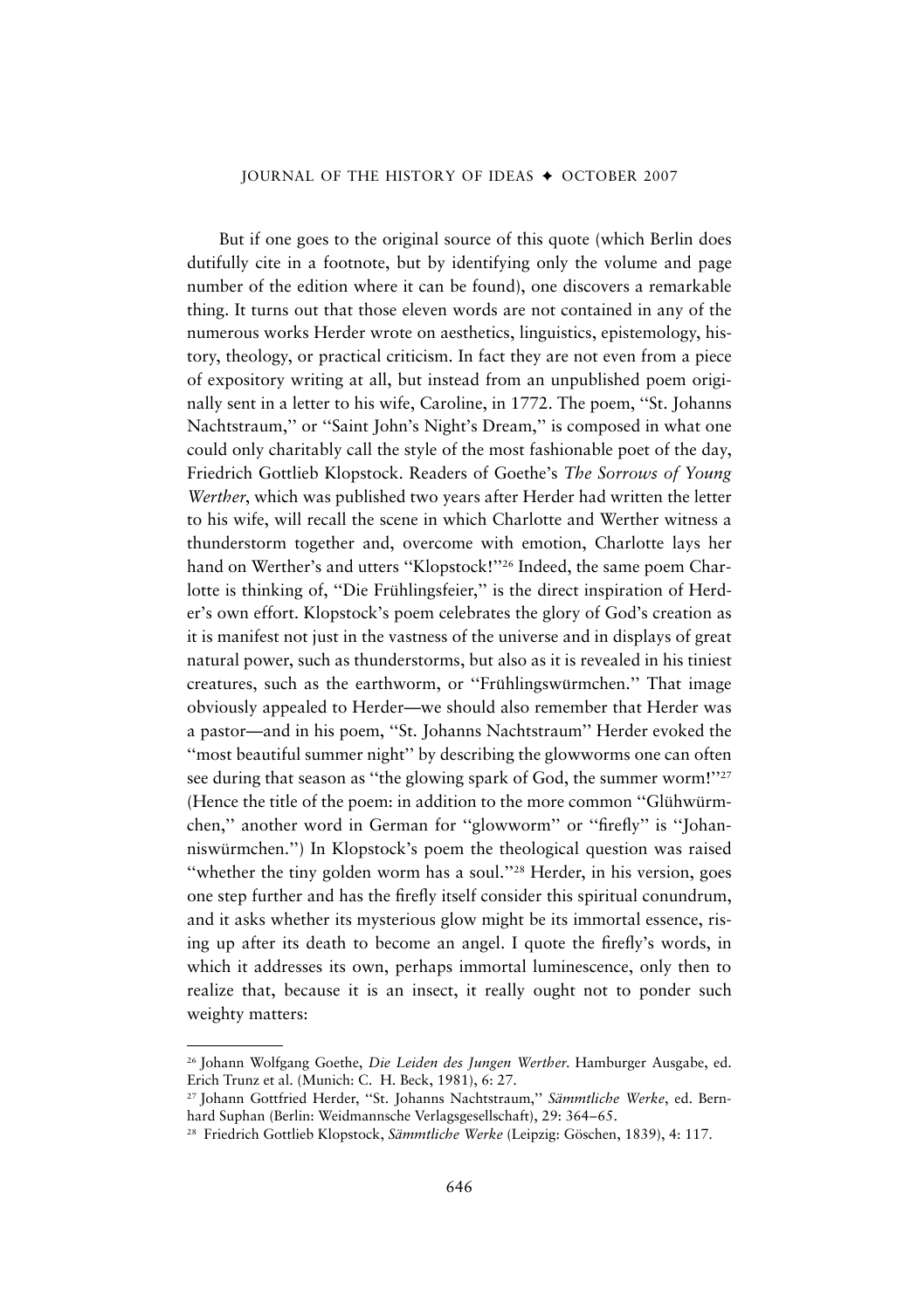Fleuchst Funke du fort, wenn mein Wurmkörper auch hin ist, bist auch bestimmt, aus Grabesnacht ein Würmchen zum Engel zu erlösen? —

All meine Sinnen sind verschlossen! Um meine Sinn' ist Sommernacht! Bin nicht zu denken hier! zu seyn! zu fühlen! zu leben! mich zu freun!29

Do you, spark, fly away when my worm body is also gone are you destined to redeem out of grave's night a little worm as an angel? —

All of my senses are closed! All around my senses is the summer night! I am not here to think! to be! to feel! to live! to be happy.

The phrase that Isaiah Berlin tells us sums up Herder's forceful rejection of the Enlightenment ideal, Herder's emphatic repudiation of sterile rationality, indeed one of the principal slogans of the ''Counter-Enlightenment,'' comes, it turns out, from the soliloquy of a self-effacing insect.

This is an extreme example of Berlin's practice, but hardly an isolated or unrepresentative one. I admit that I did not choose it entirely at random, but because it illustrates so dramatically some of the basic features of his approach and thus of his conclusions. However, since those conclusions and in general Berlin's entire narrative of the Counter-Enlightenment, have formed the basis for a large and constantly growing number of ostensibly serious works of scholarship, it seems appropriate to ask whether those works rest on precarious foundations. As we have seen, the stakes are high: a significant number of sober-seeming analyses of modern political developments supported by apparently solid historical research depend on Berlin's account of ''the Enlightenment'' and of Herder's alleged rejection of it. And although I am mainly concerned with the notion of the Counter-Enlightenment here, Berlin's tendentious and misinformed reading of Herder and of his place within the German and European intellectual tradition has been influential regarding other ideas as well, especially the highly ambiguous concept of ''pluralism.''

<sup>29</sup> Herder, ''St. Johanns Nachtstraum,'' 29: 366.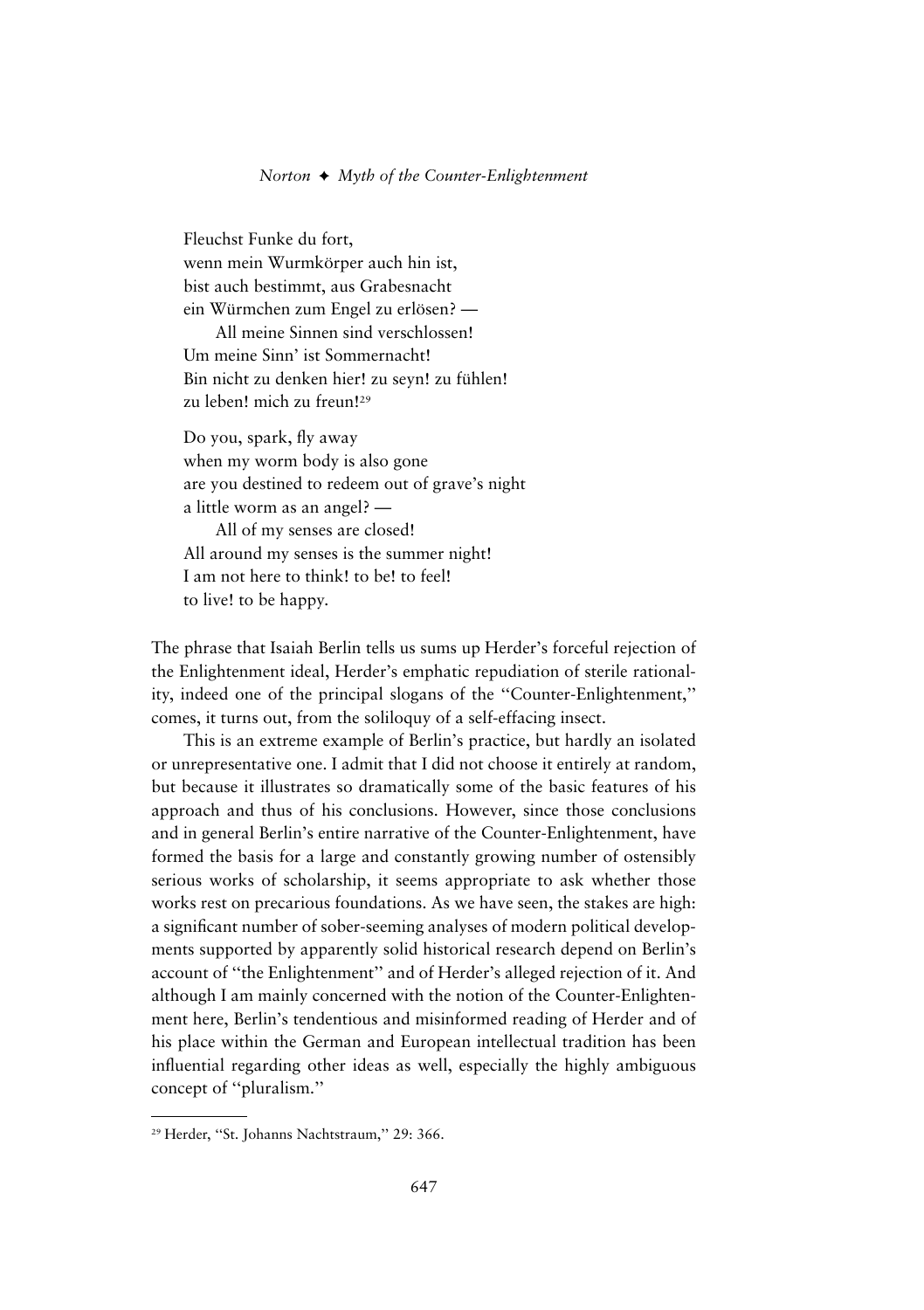One such study that is openly indebted to Berlin is a book by Bhikhu Parekh, called *Rethinking Multiculturalism: Cultural Diversity and Political Theory*, which came out in 2000 with Harvard University Press. Following a chapter on what Parekh calls ''Moral Monism''—a Berlinesque formulation and shorthand for a rationalistic universalism, which he predictably finds ''a deeply flawed response to moral and cultural diversity''30—Parekh then turns to an historical account of the more congenial ''Forms of Pluralism.'' This chapter is devoted to an examination of Vico, Montesquieu, and, most importantly, Herder. For, according to Parekh, ''Herder surpassed both in his appreciation of the wholeness and diversity of cultures. He rejected the monist view that cultures were so many different byproducts of a universally shared human nature.''31 The implications of this view are evident: in Herder's understanding, writes Parekh, ''to be human was to grow up within a particular cultural community and become a particular kind of person. The abstract and universally shared human nature, which supposedly underlay and remained unchanged across cultures as the Enlightenment thinkers had argued, was a fiction.''32 Together with this emphasis on the radical particularity, indeed singularity, of each cultural entity that Parekh ascribes to Herder is an equally thoroughgoing insistence that every cultural entity possessed its own intrinsic and incommensurable worth. ''Each culture, according to Herder, was valuable because of what it was, and not as a stepping stone to an allegedly higher culture or as a stage in a grand historical teleology. Its sole concern should be to be true to itself and live by its own highest values, and it must be judged by its own standards."<sup>33</sup> Summing up, Parekh informs us: "Like Vico and Montesquieu but at a deeper level than both, Herder highlighted the inadequacy of the traditional conception of human nature. He insisted that since human beings were culturally embedded, human nature was not a uniform substratum underlying and remaining unaffected by culture as most monist philosophers since Plato had imagined.''34

Now, all of this might sound attractive enough at first glance. The problem is that none of it is true. Here, from the fifteenth book of his *Ideas on the Philosophy of the History of Humanity* of 1787, is what Herder actually says about ''human nature'': ''Human nature always remains the

<sup>30</sup> Bhikhu Parekh, *Rethinking Multiculturalism. Cultural Diversity and Political Theory* (Cambridge, Mass.: Harvard University Press, 2000), 50.

<sup>31</sup> Ibid., 67.

<sup>32</sup> Ibid., 68.

<sup>33</sup> Ibid., 71.

<sup>34</sup> Ibid., 72.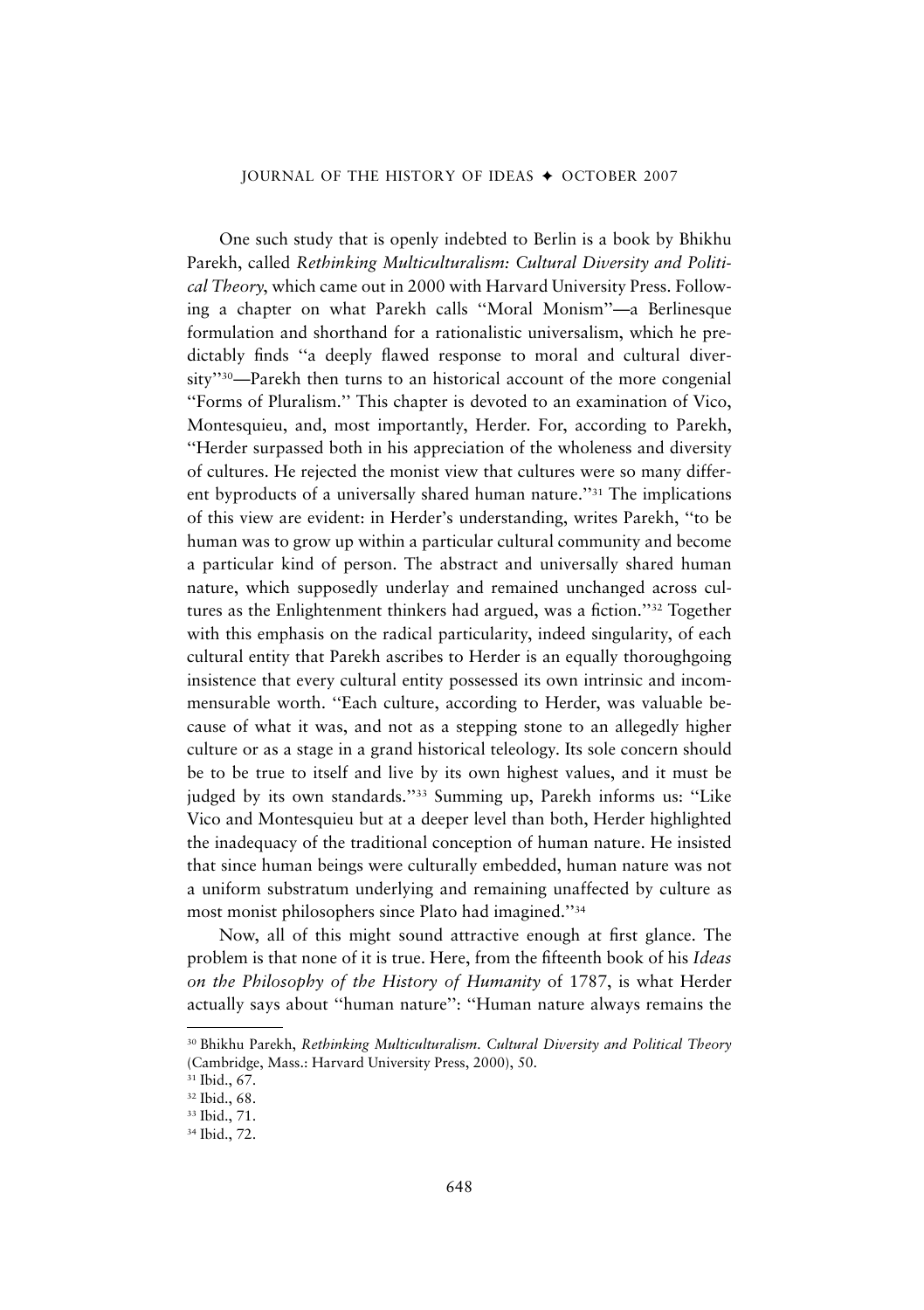same; in the ten-thousandth year of the world he is born with passions just as he was born with passions in the second one.''35 (The belief in the basic uniformity of human nature was of course a commonplace during the Enlightenment, and we remember that even Hamann had spoken affirmatively of ''the uniformity of our nature.''36) And not only did Herder think that the basic constituents of human nature were always and everywhere fundamentally the same, but he also believed, contrary to Parekh's and Berlin's notion that Herder thought each culture had its own inviolable standards of worth, that our human nature and thus our collective culture inherently, indeed necessarily strove toward a common goal: what Herder called ''Humanität." As he categorically stated: "humanity is the purpose of our human nature."<sup>37</sup> Herder insists on this commonality among human beings across time and place: ''Our nature is organized for this apparent purpose"—meaning that of attaining "Humanität"—: "for it we are given our finer senses and drives, our reason and freedom, our delicate and lasting health, our language, art, and religion. In all circumstances and societies man has absolutely nothing other in view, cannot undertake anything other than humanity, however he may have thought of the same.''38

The centrality of the notion of a shared "Humanität" common to all human beings—albeit inherent in us as a potential and goal toward which we all do, or rather should, strive—is a sentiment, or rather a conviction, that Herder constantly repeated throughout his life and in fact constitutes one of the main pillars of his thought. Far from disagreeing with the principal ideas of the Enlightenment, Herder in fact spent his life arguing for their value and necessity in a country and a time that he thought sorely lacked them. This is no less true for Herder's earliest works, when he was supposedly most skeptical about the Enlightenment. As early as 1769, in his autobiographical *Journal of my Travels*, chronicling his trip to France, he envisioned a ''Yearbook of Writings for Humanity,'' calling it ''a great plan! an important work!'' that would offer ''only that which is closest to humanity, helps to enlighten it, raise it to a new height, guide it to a certain new aspect, shows it in a new light."<sup>39</sup> "What a great theme, to show that in order to be what one should be, one needs to be neither Jew, nor Arab, nor Greek, nor savage, nor martyr, nor pilgrim; but rather only the enlight-

<sup>35</sup> Herder, *Ideen zur Philosophie der Geschichte der Menschheit* (Munich: Hanser, 2002) 3,1: 578.

<sup>36</sup> Hamann, 2: 121–22.

<sup>37</sup> Herder, *Ideen zur Philosophie der Geschichte der Menschheit*, 3,1: 580.

<sup>38</sup> Ibid., 3,1: 581.

<sup>&</sup>lt;sup>39</sup> Johann Gottfried Herder, Sämmtliche Werke, 4: 367.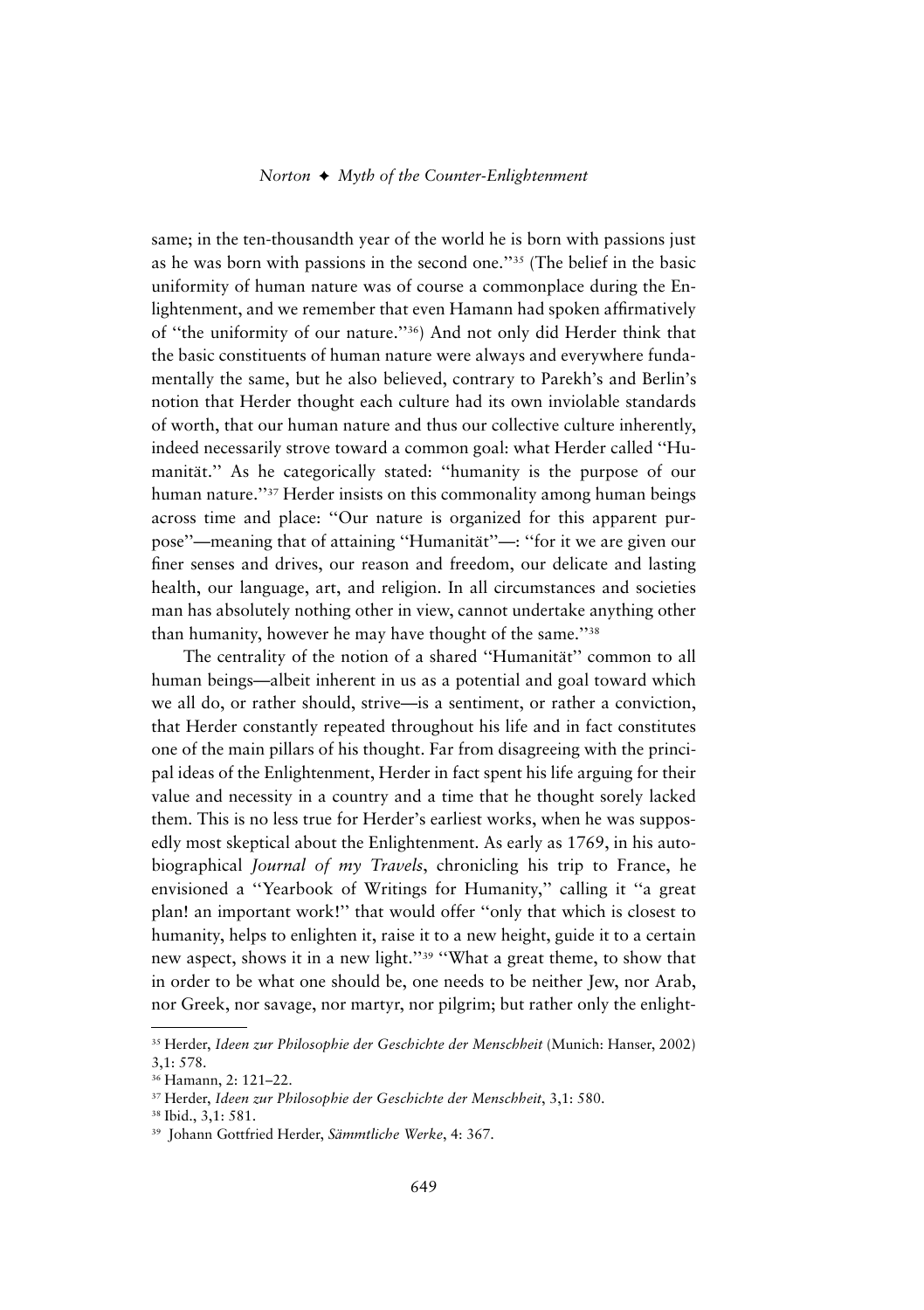ened, informed, fine, rational, educated, virtuous, appreciative human being that God demands at our stage of culture.''40 The historian's task, in Herder's understanding of it, was to try to achieve two seemingly contradictory goals at once: on the one hand to take seriously the almost infinite variety and complexity manifested by all human endeavors everywhere in the world and simultaneously to be attentive to the differences that distinguish nations, cultures, as well as individuals from each other, but on the other hand to try to locate, within this multiplicity, the fundamental laws that govern all human behavior and thought, to try to locate the basic components that make humans—human.

There is probably not much point in continuing to cite the innumerable passages in Herder that explicitly refute the views that Berlin and, following his lead, many others have falsely ascribed to him. What is more important is to ask how this misrepresentation occurred in the first place and what it might tell us about the theoretical and historical underpinnings of the idea of the Counter-Enlightenment itself. Part of the answer to the first question has to do, quite simply, with shoddy scholarship. It is, to put it bluntly, scandalous that people who would regard themselves as scholars make confident assertions about thinkers whose works they clearly do not know firsthand. It is no less alarming that some of our most distinguished university presses are abetting this travesty by publishing these works. It *is* true that neither Hamann nor Herder is easy to read. For one thing, they wrote in German, and there are no complete translations into English of the works of either one, and Hamann in particular liberally interspersed his texts with quotations from the many languages he knew. But it should be a minimal requirement in writing about Herder and Hamann, or anyone else for that matter, that one actually read what they wrote. And it is also true that neither was a systematic thinker of the stripe of Kant, and one must read over a wide range and number of works by Herder to begin to form an adequate appreciation of his thought. But that still cannot explain the chasm between the picture Berlin and his followers offer of Herder or Hamann and one based more on their own words and ideas. The answer lies, I think, in the notion of the Counter-Enlightenment itself, to which Berlin may have given the name, but which had already been fully elaborated as an interpretive model and which he needed only to translate for those who had no access to the original.

John Gray, another of Berlin's admirers and exponents, once asserted

<sup>40</sup> Ibid., 364–65.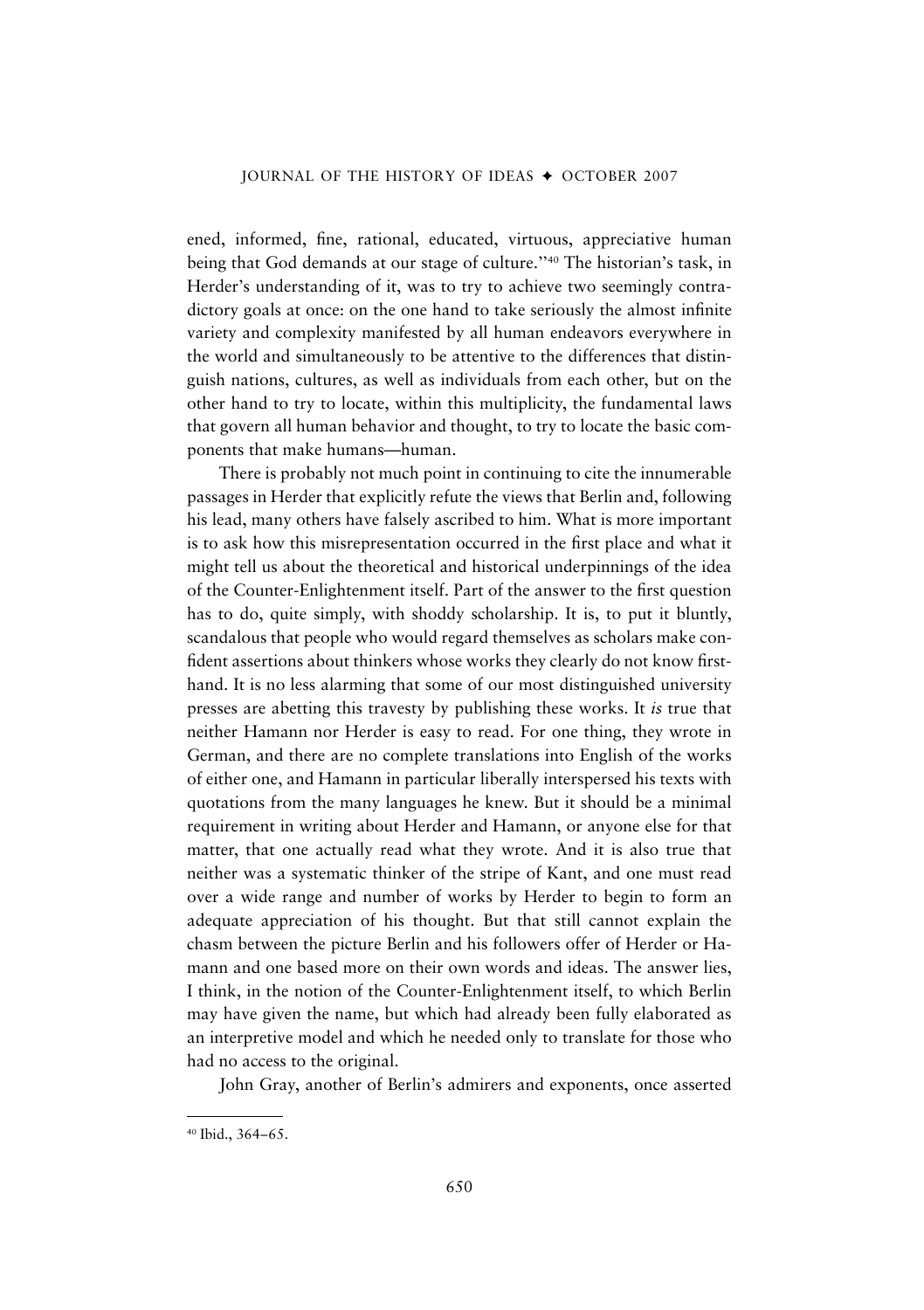(again with the kind of unqualified, but misplaced, confidence in the substance of his remarks we have come to recognize as a hallmark of Berlin's adherents): ''The Counter-Enlightenment is coeval with the Enlightenment itself.''41 That, too, is simply not true. As an explanatory paradigm, if not in actual name, the ''Counter-Enlightenment'' came into existence much later than the Enlightenment itself and was part of an ideological program carried out in the guise of historical analysis.42 It did not arise as a merely neutral designation, a value-free explanatory term. It was, rather, a fundamentally partisan construct from the very beginning, one designed to shape the present through an activist, which is to say ideologically biased, reading of the past. At its inception, the notion of the Counter-Enlightenment, which seems merely to describe contemporary, that is eighteenth-century, opposition to the Enlightenment, was in fact fashioned as a weapon in a twentieth-century campaign to destroy it.

I am referring to the interpretation, or rather the distortion, of Herder's thought that emerged with the rise of German *Geistesgeschichte* at the end of the nineteenth century and became part of an even larger frontal assault against the legacy of the Enlightenment more generally within German intellectual life during the early part of the twentieth century. The historicist attack on Enlightenment values was eminently political in its intention and effect, and it saw, or wanted to see, Herder as an authenticating precursor and ideological ally. That is, the depiction of Herder as the great original genius, as the advocate of feeling over reason, as the promoter of the value of particularity, especially of national particularity, over universal cosmopolitanism, as the champion of an utterly new way of seeing and interpreting the world and humanity: this tale, championed by Berlin as historical fact, was wholly the invention of German nationalist historians who wanted to identify the roots of a specifically German modern culture, one that was absolutely different from, and it goes without saying superior to, the supposedly superficial, bloodless, soulless and mechanistic worldview those German historians attributed to the Enlightenment, and most particularly to the French *philosophes*. German feeling versus French rationality,

<sup>41</sup> John Gray, *Isaiah Berlin* (Princeton: Princeton University Press, 1996), 123.

<sup>42</sup> A recent volume of essays has been devoted to the subject: *Isaiah Berlin's Counter-Enlightenment*, ed. Joseph Mali and Robert Wokler (Philadelphia: American Philosophical Society, 2003). However, the book is less helpful than it might appear. In the promisingsounding article by Frederick Beiser, ''Berlin and the German Counter-Enlightenment,'' not a single word is ever quoted by either Hamann or Herder to support Beiser's contention that ''these thinkers were sharp critics of the claims of reason made by the *Aufkla¨rung.*'' (106)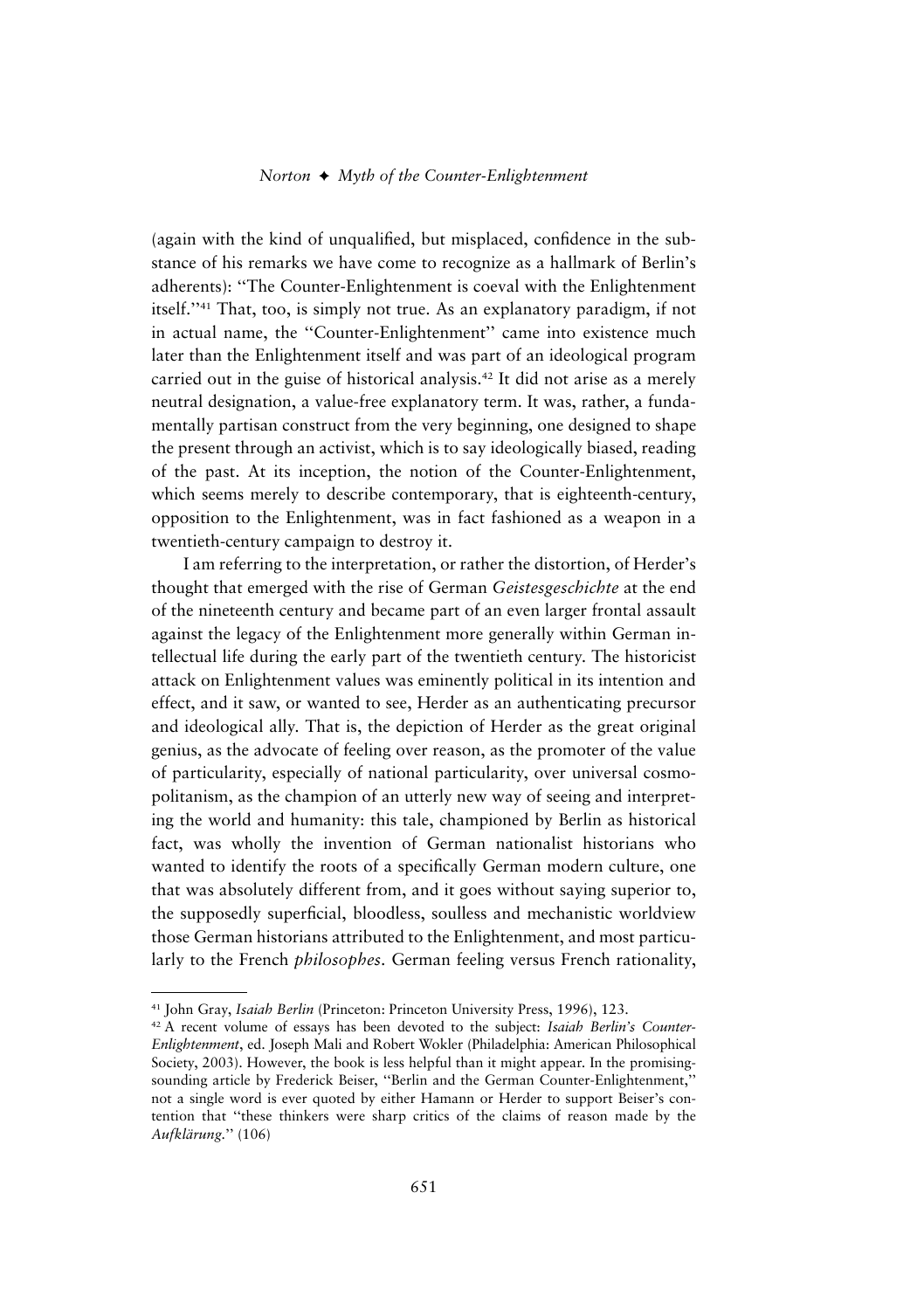German profundity versus French shallowness, German *Kultur* versus French *Zivilisation*. And behind all of these objections stood the French Revolution and everything it implied, particularly its ideals of free and equal citizens in a self-governing republic. The connection between the ideas we associate with the Counter-Enlightenment and the origins of fascism is real, but the historical timeline connecting them is off by more than one hundred years.

Perhaps the earliest, and certainly one of the most influential, expressions of the idea that there was an autonomous and specifically German intellectual development that took place during the last third of the eighteenth century is contained in the inaugural lecture, or ''Antrittsvorlesung,'' held in Basel in 1867 by the father of *Geistesgeschichte*, Wilhelm Dilthey. Its title, ''The Poetic and Philosophical Movement in Germany 1770– 1800," is programmatic: Dilthey asserted that in those thirty years there was what he called ''an intellectual movement'' propelled by what he identified as the ''drive to found a view of life and the world in which the German spirit would find its fulfilment."<sup>43</sup> Later on, Dilthey specified in what this ''drive'' consisted: ''to form a new ideal of life—to ask about the meaning of man—about the content of a truly valuable life, about genuine culture.'' Although Dilthey does refer rather noncommittally to Herder in his lecture, he neither mentions Hamann, who at that point had been almost entirely forgotten, nor is he overtly hostile toward the Enlightenment as a whole. In fact, Dilthey frequently uses the word "Aufklärung," not to refer to the entire period or era as we do now, but rather transitively, as in ''the enlightenment of ideas" or the "enlightenment of concepts."<sup>44</sup> But Dilthey's claims for the novelty and authenticity of the ''movement'' he had identified made it necessary to show how precisely it differed from, and of course superseded, what had come before.

It fell to a student of Dilthey, Herman Nohl, to articulate what his teacher had thus merely implied. In 1911, Nohl published ''The German Movement and the Idealistic Systems''—''Die Deutsche Bewegung und die idealistischen Systeme''—which announces its allegiance to Dilthey by its very title. But the shift in emphasis, though apparently slight, is important: no longer a movement merely *in* Germany, it is now one that *is* German in its essence and meaning. Tellingly, the first two sentences of Nohl's essay read like the opening of a political manifesto, which in a way it was:

<sup>43</sup> Wilhelm Dilthey, ''Die dichterische und philosophische Bewegung in Deutschland 1770–1800,'' *Gesammelte Schriften* (Stuttgart: B. G. Teubner, 1957), 5: 13.

<sup>44</sup> Ibid., 18, 19.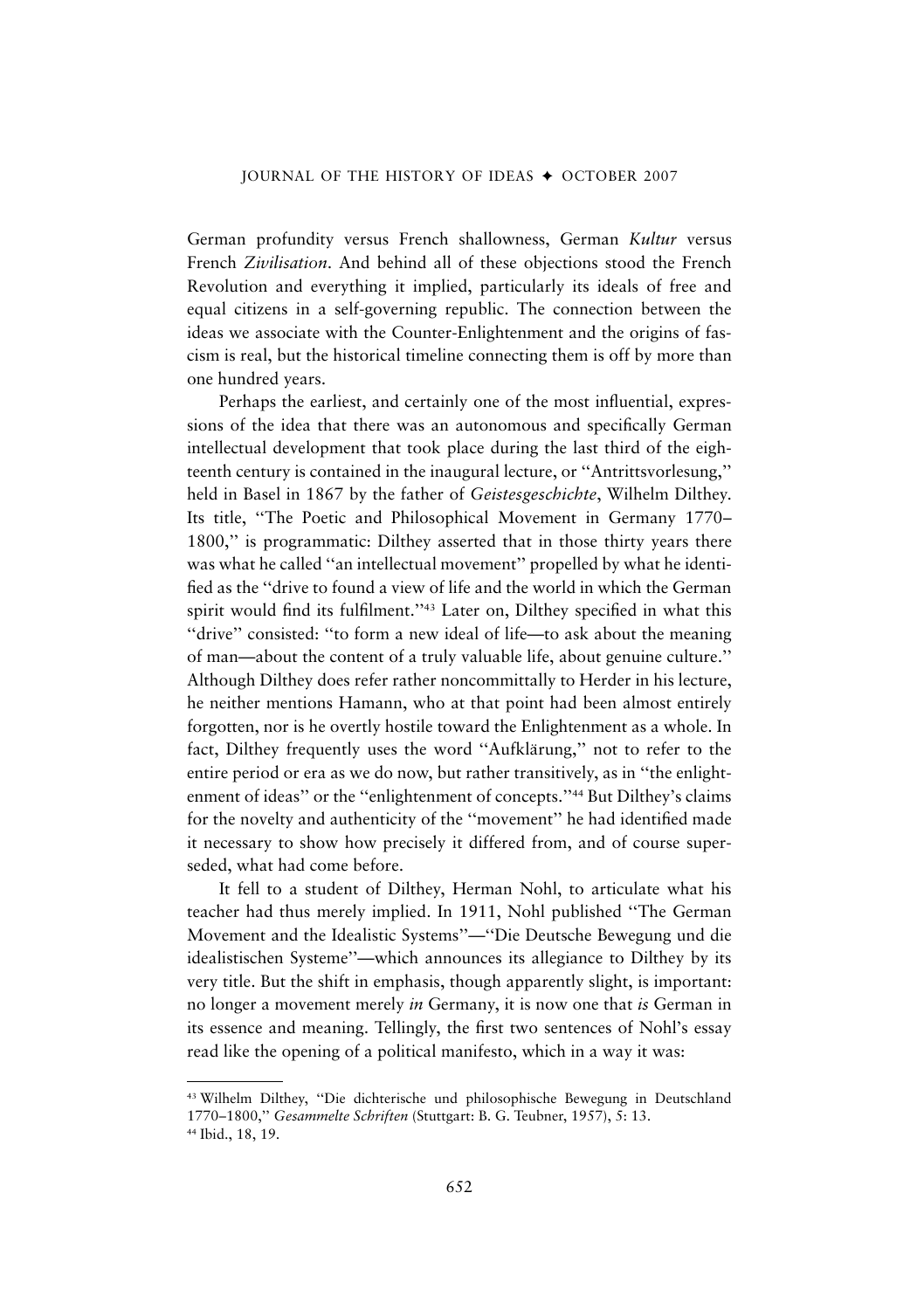The new epoch after the Enlightenment begins wherever "life," understood as a fundamentally individual, irrational totality and which is accessible only to the totality of experience, is opposed to "reflection," the understanding as the power that establishes all certainty, to abstraction and demonstration of rationalism, on the one hand, and to psychological and scientific analysis on the other. The situation was generally seen thus: not only that the understanding, with its divisions and oppositions, destroys life, which is a unified whole: [but also that] the sovereignty of the understanding in the Enlightenment really did fragment the unity of life, and that the task was to restore this unity—in man with regard to his faculties, in society with regard to individual people, and finally among man, nature and god.45

Here Dilthey's fairly benign emphasis on ''life'' has become codified and radicalized into what is plainly cast as an ideological struggle: in Nohl's account, the Enlightenment is a kind of despotic regime governed by the absolute ''power'' and ''sovereignty'' of abstract reason, which has fragmented and atomized the previously intact wholeness of ''life.'' And the task of the ''Deutsche Bewegung,'' Nohl makes clear, was nothing less than to restore the vital unity of life that was rent asunder by the caustic dissolution of rational analysis.46 Not surprisingly, Hamann was one of Nohl's heroes, and in another work Nohl referred to Hamann as ''one of the most irrational men who have ever lived.''47 Needless to say, he meant it as a compliment.

<sup>45</sup> Herman Nohl, ''Die Deutsche Bewegung und die idealistischen Systeme,'' *Logos. Internationale Zeitschrift fu¨r Philosophie der Kultur* 2 (1911/1912), 350.

<sup>46</sup> It is significant that in his indispensible reference book on the so-called ''Conservative Revolution'' in Germany, Armin Mohler treats the notion of the ''German Movement'' as a subset of that larger phenomenon, and at one point considered using the latter phrase to designate the entire period instead of the one he eventually chose. As Mohler explained: ''If here the name 'German Movement' is used above all in the sense of a subdivision of 'Conservative Revolution,' its exclusionary function is not being ignored. For large parts of the German 'Conservative Revolution,' the battle against the ideas of the French Revolution and thus of the European Enlightenment was a battle against an externally imposed 'infiltration of foreign elements' [*Überfremdung*], which thus becomes an attempt to regain a 'Germanness' that had been buried for decades or even centuries.'' Armin Mohler, *Die Konservative Revolution in Deutschland 1918–1932. Ein Handbuch* (Darmstadt: Wissenschaftliche Buchgesellschaft, 1994), 15.

<sup>&</sup>lt;sup>47</sup> Herman Nohl, Die Deutsche Bewegung. Vorlesungen und Aufsätze zur Geistesgeschichte von 1770–1830, ed. Otto Friedrich Bollnow and Frithjof Rodi (Göttingen: Vandenhoeck and Ruprecht, 1970), 95.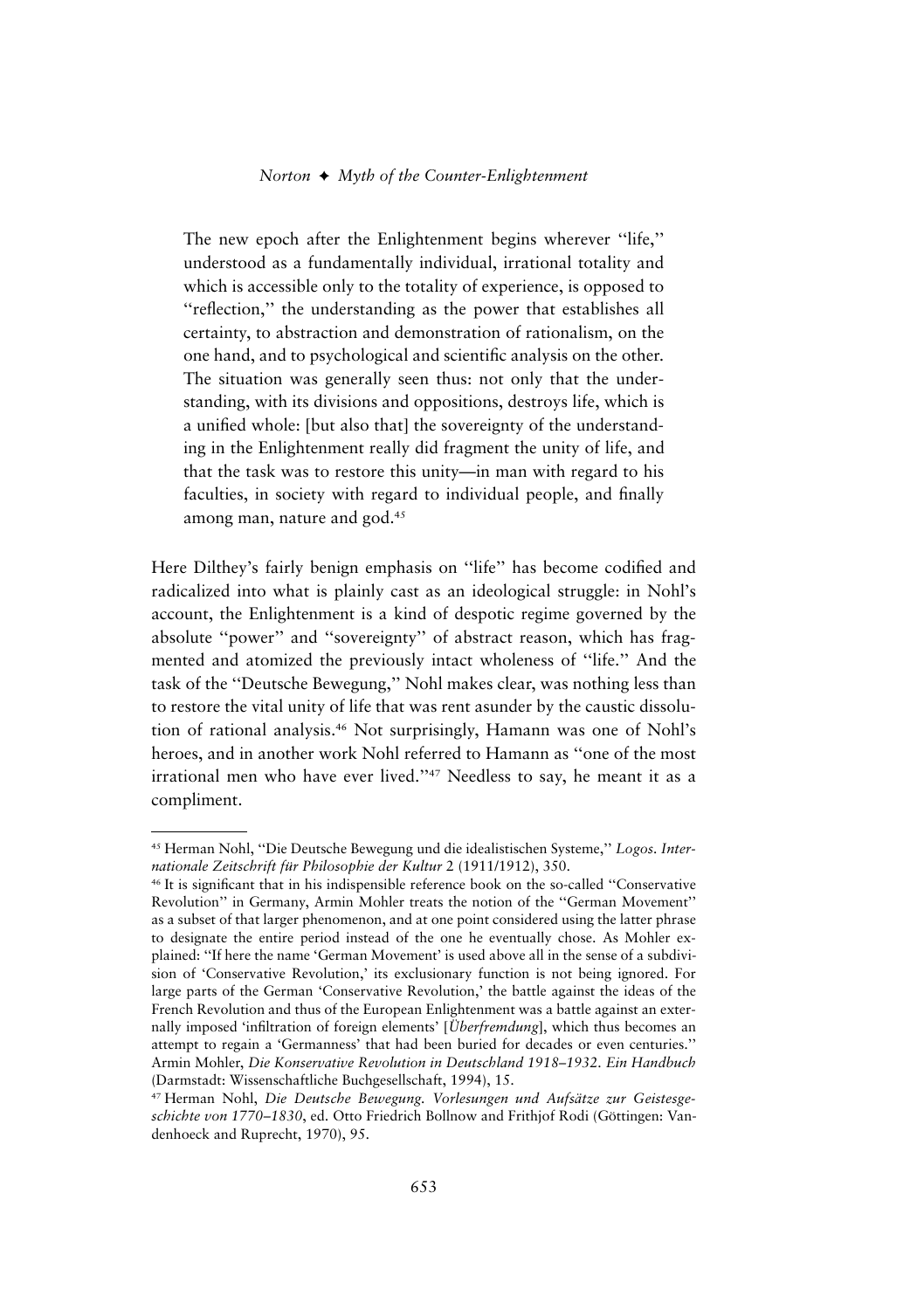In 1911, the same year Nohl's essay appeared, a massive study on Hamann was published by Rudolf Unger called *Hamann und die Aufklärung*, which single-handedly brought the long-neglected Hamann into the forefront of scholarly attention and established the framework in which Hamann has been largely understood ever since. Indeed, the book and its approach have been considered ''paradigmatic'' for the entire period, and forty years after its appearance, in an article devoted to ''Geistesgeschichte'' for a lexicon on German literature, Paul Kluckhohn still called it ''probably the best and most profound exposition of German intellectual life of the pre-Classical period."<sup>48</sup> Unger's book is thus significant in several respects, not least of which is that it is one of the few works of scholarship that Isaiah Berlin, who refers to secondary literature even less than he cites the actual words of the figures he describes, specifically mentions.49 Berlin even calls Unger ''exceedingly erudite'' and deems his book ''excellent if somewhat ponderous."<sup>50</sup> Cloaked in the guise of dispassionate scholarship, however, *Hamann und die Aufklärung* is, in its nearly thousand-page entirety, a virulent, unremitting assault on the Enlightenment, which Unger relentlessly portrays as an aggressive, malevolent, life-threatening force bent on the negation and even the total eradication of everything that cannot be subsumed by the intellect alone:

The final goal of Enlightenment intellectualism is the most complete rationalization of the world, of life, religion and art. Strictly logical, abstract thinking and all of the sciences that rest on it—the exact study of nature, mathematics and speculative conceptual philosophy—assume control of intellectual life and dialectically seek to decompose, negate or eliminate everything that is dark and

<sup>48</sup> Paul Kluckhohn, ''Geistesgeschichte,'' in *Reallexikon der deutschen Literaturgeschichte*, ed. Werner Kohlschmidt and Wolfgang Mohr (Berlin: de Gruyter, 1958), 1: 538; cited from Klaus Weimar, ''Das Muster geistesgeschichtlicher Darstellung. Rudolf Ungers Einleitung zu 'Hamann und die Aufklärung,'" in *Literaturwissenschaft und Geistesgeschichte 1910 bis 1925*, ed. Christoph König and Eberhard Lämmert (Frankfurt a.M.: Fischer, 1993), 93.

<sup>49</sup> Berlin often appends substantial bibliographies to his articles, but rarely cites any scholarship within the body of his texts. An example of this practice is the original publication of the essay ''The Counter-Enlightenment'' in *The Dictionary of the History of Ideas*, ed. Philip Wiener (New York: Scribners, 1973–74), 2: 100–112. There Berlin lists at the end of his article over fifty works of secondary literature, not one of which is quoted or even mentioned in the article itself.

<sup>50</sup> Isaiah Berlin, *The Magus of the North. J. G. Hamann and the Origins of Modern Irrationalism*, ed. Henry Hardy (New York: Farrar, Straus and Giroux, 1993), 66, 14n.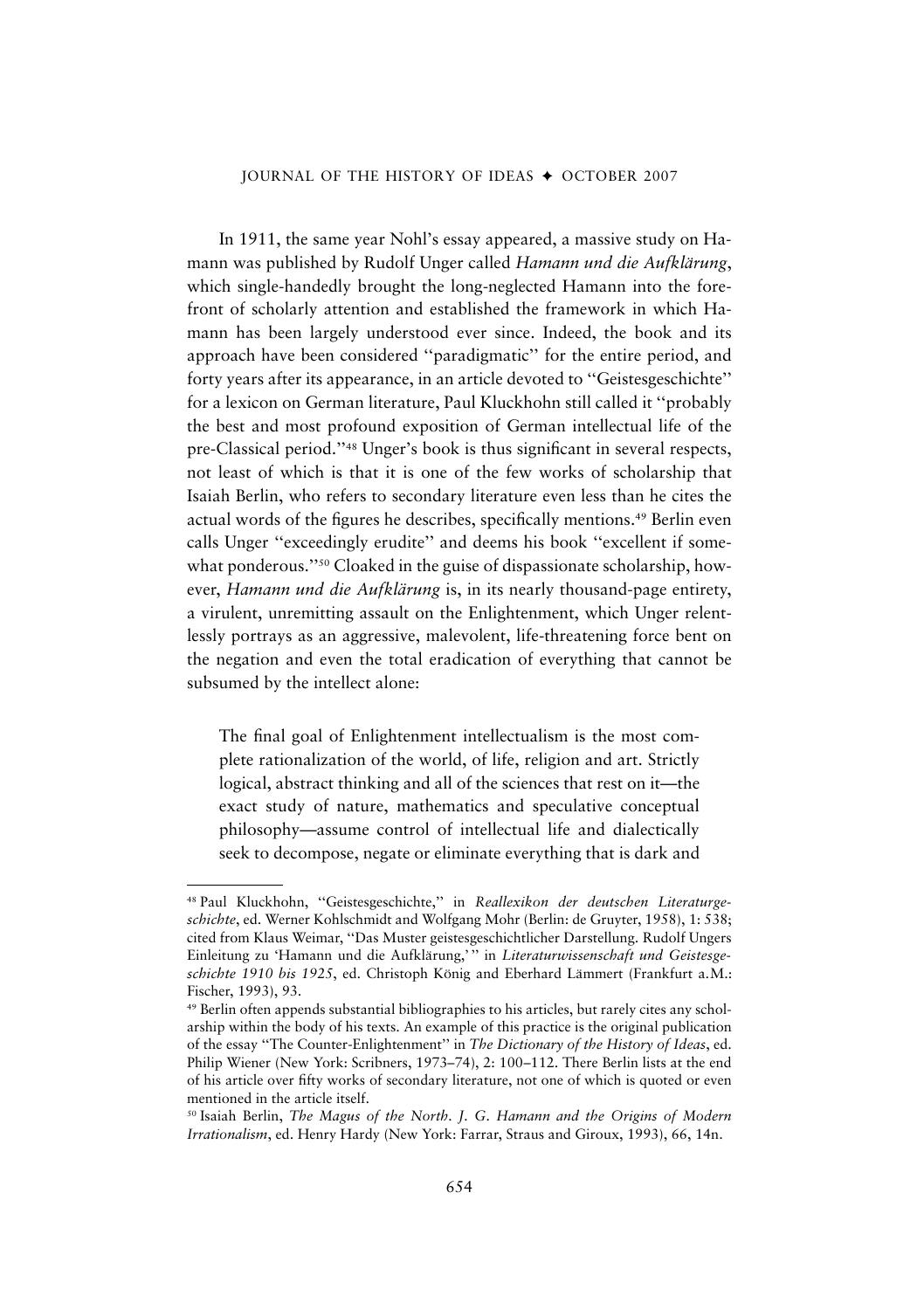irrational by submitting it to the calculating, measuring, appraising understanding.<sup>51</sup>

Faced with such a formidable foe, Hamann would have had no choice but to rely on the inner resources of his supposedly intuitive, spontaneous personality, which Unger portrays as

naturally irrational and formless like everything elementary, originary, primeval, such as the child, the natural man, and prehistorical time. From it [i.e. Hamann's personality] is explained his uncompromising hatred of all rationalistic culture and art: the hatred of the elementary man against weak over-refinement and fragmentary differentiation, against all intellectual sophistication and immaterial pleasures. This elementary love of the earth and longing for heaven and this elementary hatred of the understanding is the unifying psychological source of all the brilliant intuitions and all of the semi-conscious half-truths that imbue Hamann's aesthetic spiritual world with its magical twilight.<sup>52</sup>

Here Unger's bombastic, bellicose rhetoric gives him away. The ''hatred'' he repeatedly imputes to Hamann was in reality his own, and the true target of his animosity were the ''over-refined'' and ''sophisticated'' French. The Germans, exemplified by their proxy Hamann, were for Unger the guardians of the elemental, primeval, magical twilight, they were the defenders of authenticity and homogeneity, the natural children of history. These are notions that did come to play a noxious role in twentieth-century German history, but they do not come from Hamann. Indeed, with regard to Unger's use of words such as "decompose," "eliminate," and "fragment," coupled with his condemnation of the "calculating, measuring, appraising understanding,'' I think it is not too much of a stretch to detect here the faint rhetorical foreshadowing of a similar line of attack against another perceived enemy of the Germans—namely, the Jews—that was launched little more than two decades later.

It is safe to say that no one acquainted with the works of Voltaire, Diderot or Montesquieu, or even of Condillac and d'Alembert, would recognize them in Unger's or Nohl's description of the Enlightenment. But the theorists of the ''Deutsche Bewegung'' were not interested in actual history

<sup>&</sup>lt;sup>51</sup> Rudolf Unger, *Hamann und die Aufklärung* (Jena: Eugen Diederichs, 1911), 235–36. <sup>52</sup> Ibid., 241.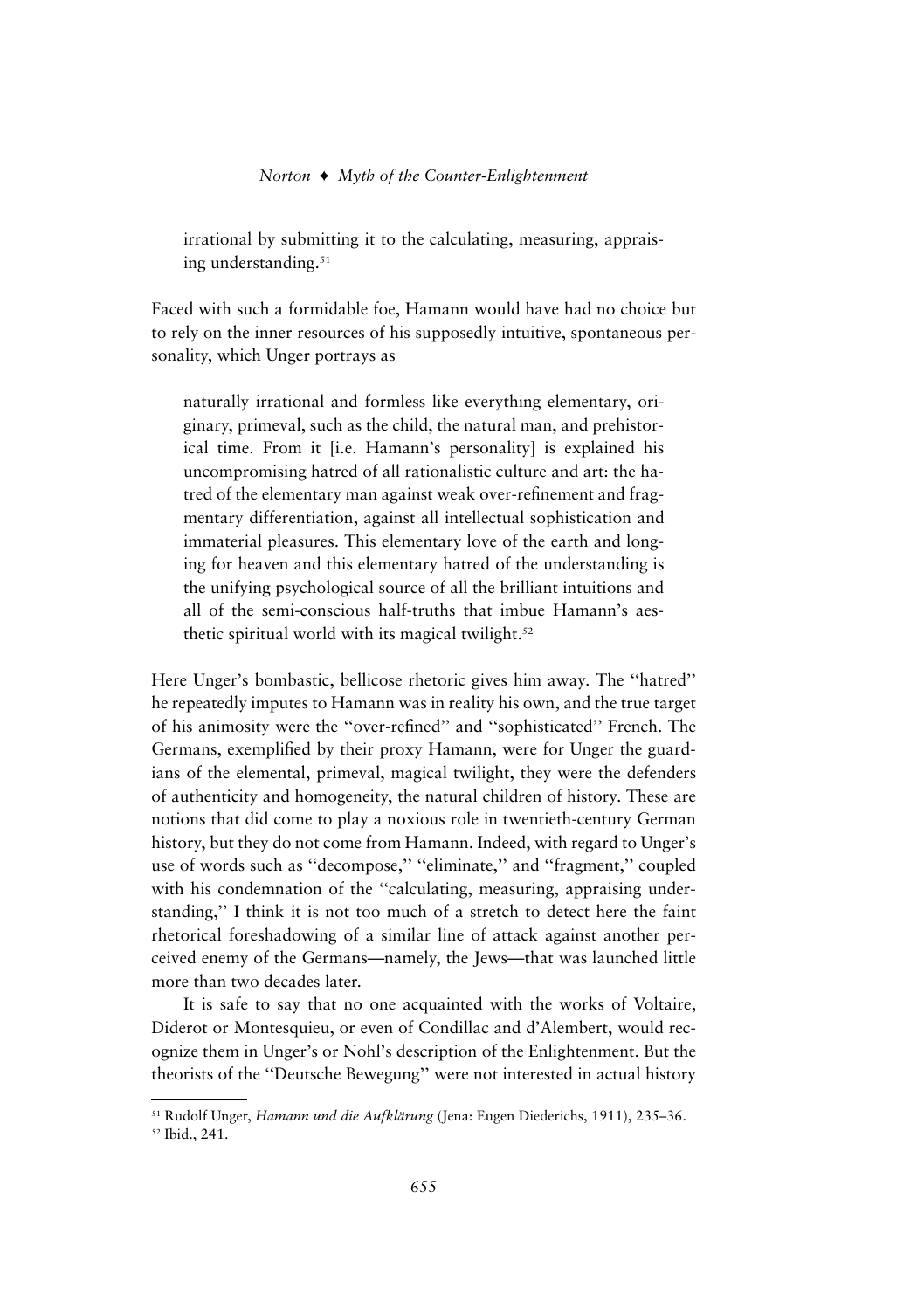or its requirements. Particularly after the catastrophe of the First World War, this caricature of the French Enlightenment, as well as the uplifting story of the plucky rebellion against it embodied by Hamann and Herder and indeed by the entire ''Deutsche Bewegung,'' became a sort of secular gospel among educated Germans, retold in countless variations, but in its outlines rarely altered, much less contested.53 And, for reasons that are no doubt complicated in themselves, Isaiah Berlin adopted this view essentially unchanged as his own, often repeating it, as we have seen, in phrases that are indistinguishable from anything written by Rudolf Unger.54

In reality, there was no such thing as the Counter-Enlightenment—as Berlin describes it—at least not during the eighteenth century, and, even if there had been such a thing, Herder would have been at most a curious observer of it, and probably would have vigorously opposed it.<sup>55</sup> Instead, Berlin's notion of the "Counter-Enlightenment" is a myth, a potent fiction to be sure, but a fiction nonetheless. As I have argued, it is in substance, if not in name, the creation of late nineteenth- and early twentieth-century historians, an interpretive schema retroactively applied to the past in their own efforts to legitimate their own anti-rational and, most significantly, anti-democratic programs. Hamann, but even more so Herder played a cen-

<sup>&</sup>lt;sup>53</sup> See the very interesting analysis of post-war developments in historiography and the Germans' continuing refusal to reexamine this issue in Katherine Arens, ''*Geister der Zeit*: The Allies' Enlightenment and German Literary History,'' in *Journal of English and Germanic Philology*, 102 (2003), 336–61.

<sup>54</sup> In the biography by Michael Ignatieff, *Isaiah Berlin: A Life* (New York: Henry Holt, 1998), 176, there is an interesting letter Berlin wrote to a friend, Alice James, in 1951, in which he says: "Presently someone will notice how empty my activity is, the bluff will be called, the game over.'' One cannot make too much of this isolated, private comment, but perhaps it is a genuine token of a deeper unease about the sources and soundness of his ideas. This speculation is bolstered by the fact that Berlin was notoriously reluctant to write—he was by all accounts a brilliant and captivating conversationalist—or to publish what he did commit to paper.

<sup>&</sup>lt;sup>55</sup> The Enlightenment always had its critics, of course, particularly from the Church and from monarchical regimes. However, this is obviously not what Berlin means. Most recently, Jonathan Israel has addressed this issue: while noting, rather ambiguously, that the ''Counter-Enlightenment has been little studied by historians,'' he stresses that ''the central thread throughout, from Bossuet's tome onwards, is that Christendom is being destroyed by an insidious philosophical conspiracy, and that at the heart of the consipiracy is a new conception of philosophy—*l'esprit philosophique*, a universal threat, undermining the pillars of authority and tradition, that is Christian, royal, and aristocratic society.'' See Jonathan I. Israel, *Enlightenment Contested: Philosophy, Modernity, and the Emancipation of Man 1670–1752* (New York: Oxford UP, 2006), 38–39. See also by the same author the lengthy review essay of *The Encyclopedia of the Enlightenment*, ed. Alan Charles Kors et al.: Jonathan Israel, ''Enlightenment! Which Enlightenment?'' in *JHI* 67 (2006): 523–45.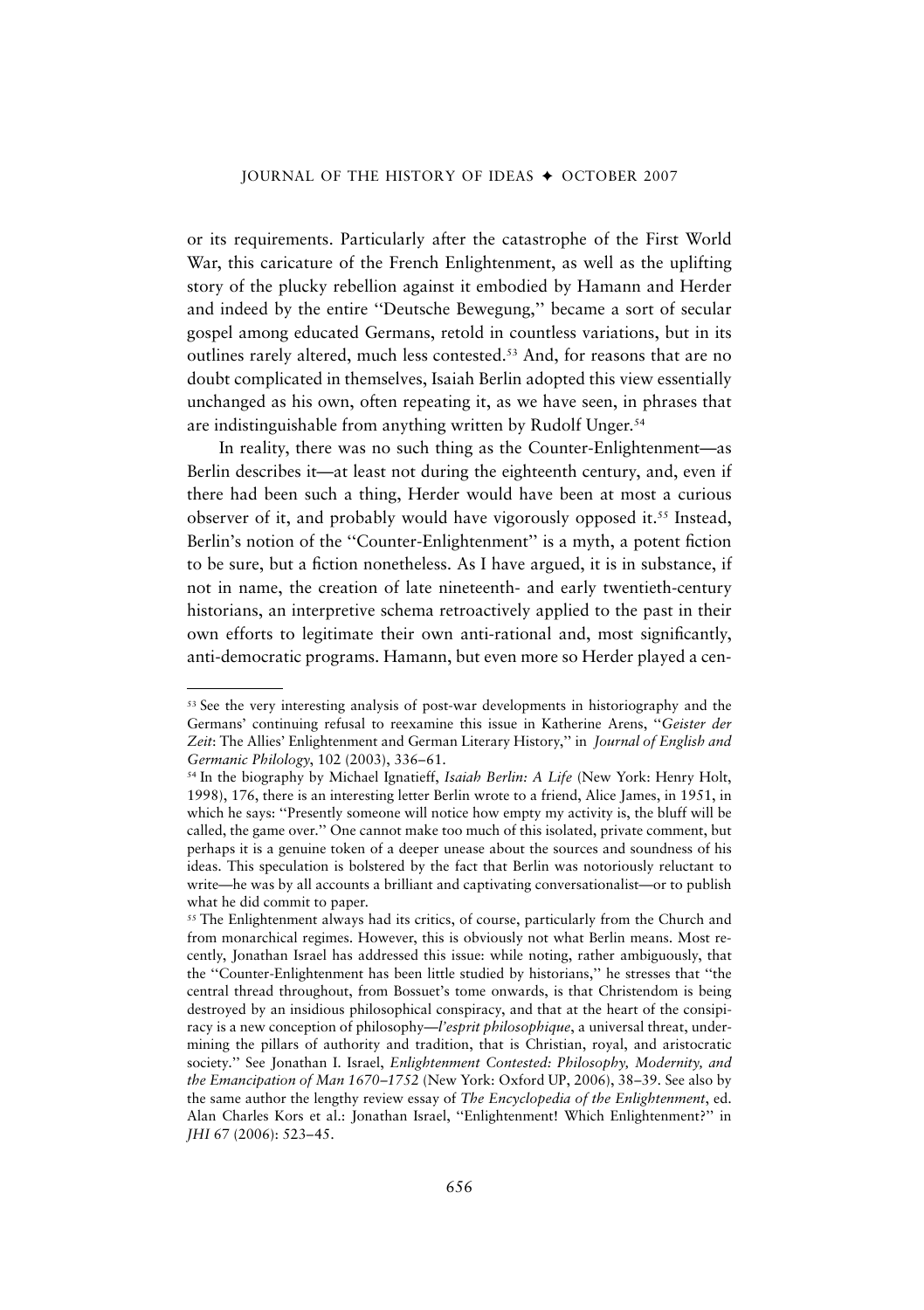tral role in these accounts as providing the origin and thus the historical legitimacy of the very ideas his later interpreters foisted upon him. In fact, however, Herder was a fairly typical defender of the Enlightenment aim of achieving human emancipation through the use of reason.56 But even before the Restoration in Germany there were efforts underway not only to inhibit that goal, but to rewrite the past in order to promote far different ends in the present. It was this line of historical explanation, together with its political correlate, that proved triumphant among Wilhelminian intellectuals, and it was Herder who they made play the part of its patron saint. That was possible, however, only by applying the very same categories of understanding to Herder that were said to have been devised by him in the first place. As Claus Träger had already put it in his book from 1979 on "The Herder Legend of German Historicism": "The ideologues of the bourgeoisie, in other words, were finally able to put Herder before the cart of reaction by applying the method of *Geistesgeschichte* to him. The circular logic is obvious: Herder could be declared the father of *Geistesgeschichte* only because he was viewed through its lens.''57

Ideas *do* matter; they *do* have real consequences, and because they do it is important to get them right. But ideas also have histories, and frequently what we take to be the meaning of an idea is already the late product of a complicated history of interpretation, transmission, and distortion, either willful or inadvertent or both. The idea of an ''irrational'' Counter-Enlightenment is entirely the product of modern German *Geistesgeschichte* and through Isaiah Berlin's unquestioning, though unspoken, reliance on its methods, aims, and conclusions, he and those who have embraced his views have paved the way for the importation of this ideologically freighted and factually challenged perception of both Herder and the Enlightenment into the Anglo-American intellectual mainstream. In this way, Berlin and his followers have unwittingly continued the work of early twentieth-century conservative German intellectuals who were bent on eradicating the legacy of the French Enlightenment, with its emphasis on the power of individual reason to advance liberty and equality, from German cultural and

<sup>56</sup> In fairness, it should be pointed out that within specialized scholarship on Herder in both English and in German, the notion that Herder ''opposed'' the Enlightenment has long been lain to rest. See my *Herder's Aesthetics and the European Enlightenment* (Ithaca: Cornell University Press, 1991). The book by John Zammito, *Kant, Herder and the Birth of Anthropology* (Chicago: University of Chicago Press, 2002), takes it as a given that Herder was a straightforward proponent of the Enlightenment.

<sup>&</sup>lt;sup>57</sup> Claus Träger, *Die Herder-Legende des deutschen Historismus* (Frankfurt a.M.: Verlag Marxistische Blätter, 1979), 32.